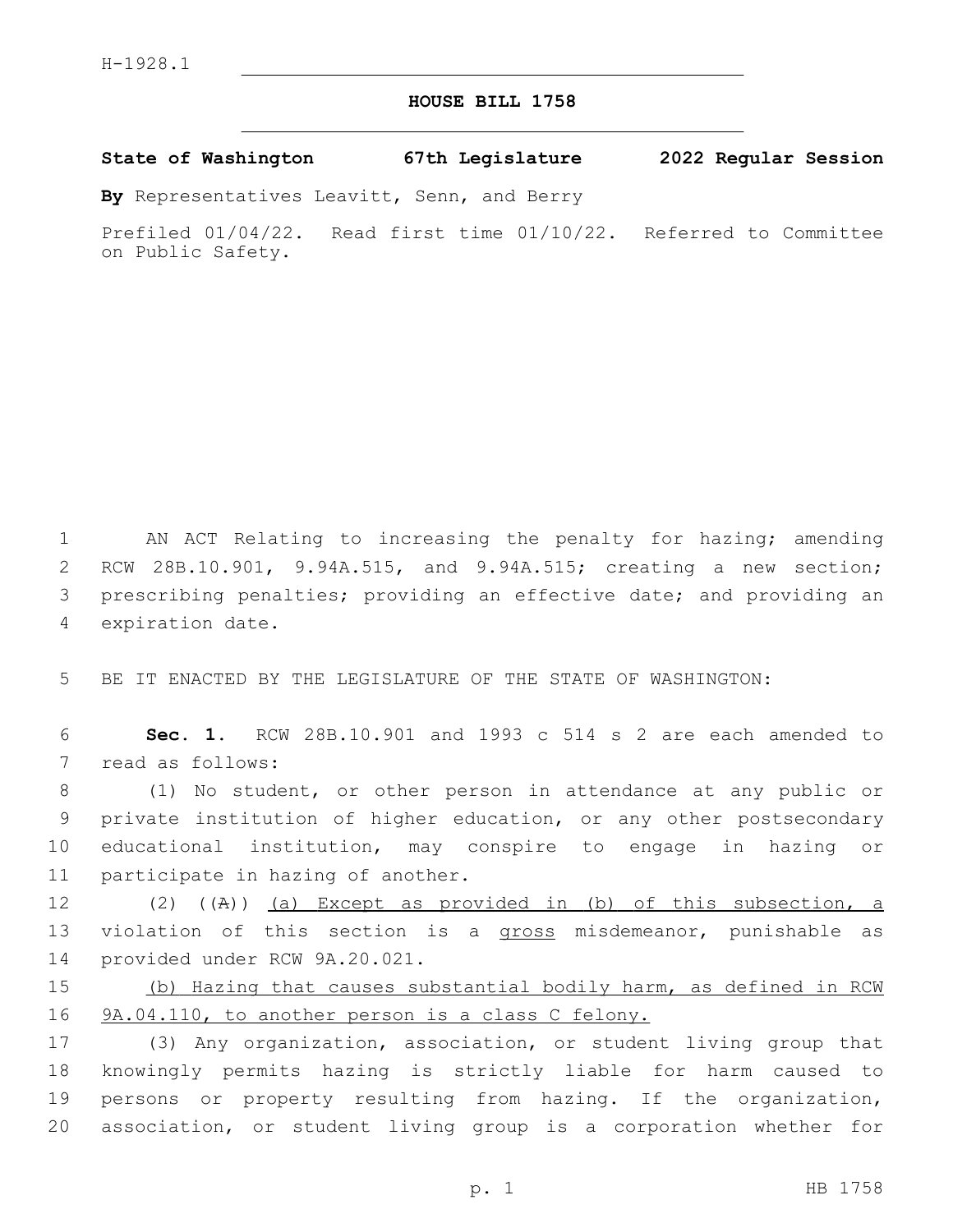profit or nonprofit, the individual directors of the corporation may 2 be held individually liable for damages.

| 3  | 2.<br>Sec.       |      |                                       |              |                                        |  |  |  | RCW 9.94A.515 and 2020 c 344 s 4 are each amended to |  |
|----|------------------|------|---------------------------------------|--------------|----------------------------------------|--|--|--|------------------------------------------------------|--|
| 4  | read as follows: |      |                                       |              |                                        |  |  |  |                                                      |  |
| 5  |                  |      |                                       |              | <b>TABLE 2</b>                         |  |  |  |                                                      |  |
| 6  |                  |      |                                       |              | CRIMES INCLUDED WITHIN EACH            |  |  |  |                                                      |  |
| 7  |                  |      |                                       |              | SERIOUSNESS LEVEL                      |  |  |  |                                                      |  |
| 8  |                  | XVI  | Aggravated Murder 1 (RCW 10.95.020)   |              |                                        |  |  |  |                                                      |  |
| 9  |                  | XV   | Homicide by abuse (RCW 9A.32.055)     |              |                                        |  |  |  |                                                      |  |
| 10 |                  |      | Malicious explosion 1 (RCW            |              |                                        |  |  |  |                                                      |  |
| 11 |                  |      |                                       | 70.74.280(1) |                                        |  |  |  |                                                      |  |
| 12 |                  |      | Murder 1 (RCW 9A.32.030)              |              |                                        |  |  |  |                                                      |  |
| 13 |                  | XIV  | Murder 2 (RCW 9A.32.050)              |              |                                        |  |  |  |                                                      |  |
| 14 |                  |      |                                       |              | Trafficking 1 (RCW 9A.40.100(1))       |  |  |  |                                                      |  |
| 15 |                  | XIII | Malicious explosion 2 (RCW            |              |                                        |  |  |  |                                                      |  |
| 16 |                  |      |                                       | 70.74.280(2) |                                        |  |  |  |                                                      |  |
| 17 |                  |      | Malicious placement of an explosive 1 |              |                                        |  |  |  |                                                      |  |
| 18 |                  |      |                                       |              | (RCW 70.74.270(1))                     |  |  |  |                                                      |  |
| 19 |                  | XII  | Assault 1 (RCW 9A.36.011)             |              |                                        |  |  |  |                                                      |  |
| 20 |                  |      |                                       |              | Assault of a Child 1 (RCW 9A.36.120)   |  |  |  |                                                      |  |
| 21 |                  |      | Malicious placement of an imitation   |              |                                        |  |  |  |                                                      |  |
| 22 |                  |      |                                       |              | device 1 (RCW 70.74.272(1)(a))         |  |  |  |                                                      |  |
| 23 |                  |      | Promoting Commercial Sexual Abuse of  |              |                                        |  |  |  |                                                      |  |
| 24 |                  |      |                                       |              | a Minor (RCW 9.68A.101)                |  |  |  |                                                      |  |
| 25 |                  |      | Rape 1 (RCW 9A.44.040)                |              |                                        |  |  |  |                                                      |  |
| 26 |                  |      | Rape of a Child 1 (RCW 9A.44.073)     |              |                                        |  |  |  |                                                      |  |
| 27 |                  |      |                                       |              | Trafficking 2 (RCW 9A.40.100(3))       |  |  |  |                                                      |  |
| 28 |                  | XI   | Manslaughter 1 (RCW 9A.32.060)        |              |                                        |  |  |  |                                                      |  |
| 29 |                  |      | Rape 2 (RCW 9A.44.050)                |              |                                        |  |  |  |                                                      |  |
| 30 |                  |      | Rape of a Child 2 (RCW 9A.44.076)     |              |                                        |  |  |  |                                                      |  |
| 31 |                  |      |                                       |              | Vehicular Homicide, by being under the |  |  |  |                                                      |  |
| 32 |                  |      |                                       |              | influence of intoxicating liquor or    |  |  |  |                                                      |  |
| 33 |                  |      |                                       |              | any drug (RCW 46.61.520)               |  |  |  |                                                      |  |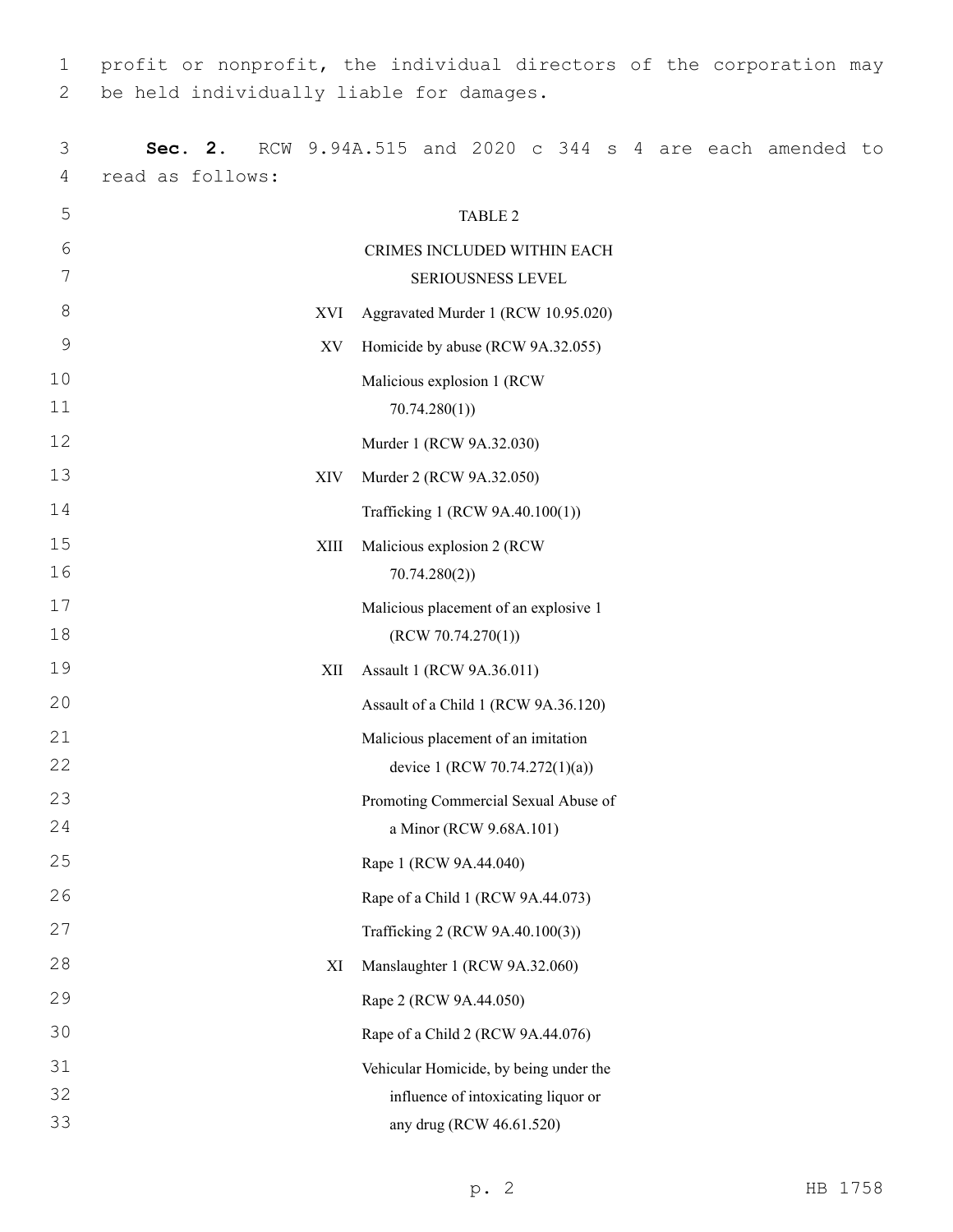| $\mathbf 1$<br>2<br>3 |             | Vehicular Homicide, by the operation of<br>any vehicle in a reckless manner<br>(RCW 46.61.520)                 |
|-----------------------|-------------|----------------------------------------------------------------------------------------------------------------|
| 4                     | X           | Child Molestation 1 (RCW 9A.44.083)                                                                            |
| 5<br>6                |             | Criminal Mistreatment 1 (RCW<br>9A.42.020)                                                                     |
| 7<br>8<br>9           |             | Indecent Liberties (with forcible<br>compulsion) (RCW<br>9A.44.100(1)(a)                                       |
| 10                    |             | Kidnapping 1 (RCW 9A.40.020)                                                                                   |
| 11<br>12<br>13        |             | Leading Organized Crime (RCW<br>9A.82.060(1)(a)<br>Malicious explosion 3 (RCW                                  |
| 14<br>15<br>16        |             | 70.74.280(3)<br>Sexually Violent Predator Escape (RCW<br>9A.76.115)                                            |
| 17<br>18              | IX          | Abandonment of Dependent Person 1<br>(RCW 9A.42.060)                                                           |
| 19                    |             | Assault of a Child 2 (RCW 9A.36.130)                                                                           |
| 20<br>21              |             | Explosive devices prohibited (RCW<br>70.74.180)                                                                |
| 22<br>23              |             | Hit and Run-Death (RCW<br>46.52.020(4)(a)                                                                      |
| 24<br>25<br>26        |             | Homicide by Watercraft, by being under<br>the influence of intoxicating liquor<br>or any drug (RCW 79A.60.050) |
| 27<br>28              |             | Inciting Criminal Profiteering (RCW                                                                            |
| 29<br>30              |             | 9A.82.060(1)(b))<br>Malicious placement of an explosive 2<br>(RCW 70.74.270(2))                                |
| 31                    |             | Robbery 1 (RCW 9A.56.200)                                                                                      |
| 32                    |             | Sexual Exploitation (RCW 9.68A.040)                                                                            |
| 33                    | <b>VIII</b> | Arson 1 (RCW 9A.48.020)                                                                                        |
| 34<br>35              |             | Commercial Sexual Abuse of a Minor<br>(RCW 9.68A.100)                                                          |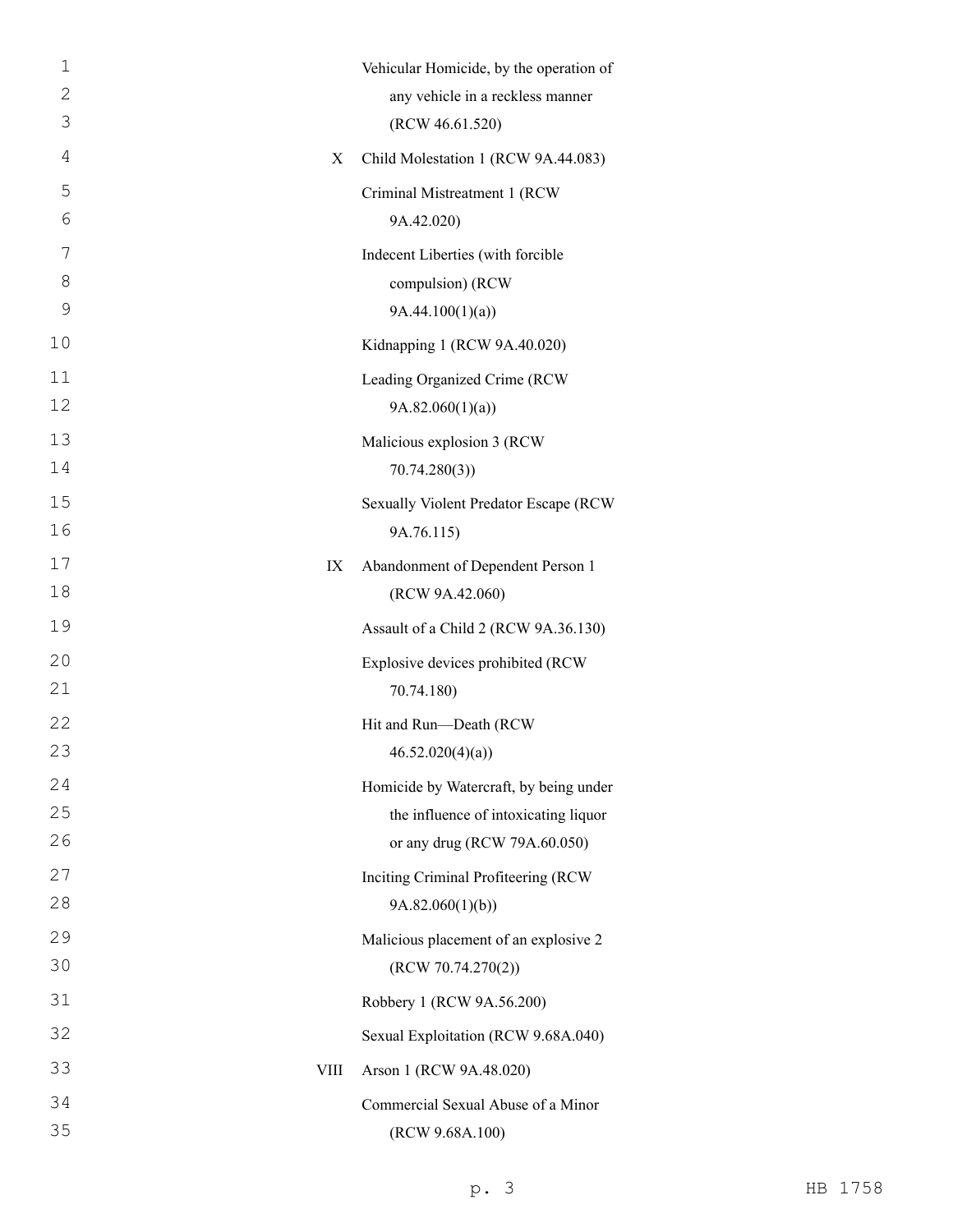| $\mathbf 1$ |     | Homicide by Watercraft, by the         |
|-------------|-----|----------------------------------------|
| 2           |     | operation of any vessel in a reckless  |
| 3           |     | manner (RCW 79A.60.050)                |
| 4           |     | Manslaughter 2 (RCW 9A.32.070)         |
| 5           |     | Promoting Prostitution 1 (RCW          |
| 6           |     | 9A.88.070)                             |
| 7           |     | Theft of Ammonia (RCW 69.55.010)       |
| 8           | VII | Air bag diagnostic systems (causing    |
| 9           |     | bodily injury or death) (RCW           |
| 10          |     | 46.37.660(2)(b)                        |
| 11          |     | Air bag replacement requirements       |
| 12          |     | (causing bodily injury or death)       |
| 13          |     | (RCW 46.37.660(1)(b))                  |
| 14          |     | Burglary 1 (RCW 9A.52.020)             |
| 15          |     | Child Molestation 2 (RCW 9A.44.086)    |
| 16          |     | Civil Disorder Training (RCW           |
| 17          |     | 9A.48.120)                             |
| 18          |     | Dealing in depictions of minor engaged |
| 19          |     | in sexually explicit conduct 1         |
| 20          |     | (RCW 9.68A.050(1))                     |
| 21          |     | Drive-by Shooting (RCW 9A.36.045)      |
| 22          |     | False Reporting 1 (RCW                 |
| 23          |     | 9A.84.040(2)(a)                        |
| 24          |     | Homicide by Watercraft, by disregard   |
| 25          |     | for the safety of others (RCW          |
| 26          |     | 79A.60.050)                            |
| 27          |     | Indecent Liberties (without forcible   |
| 28          |     | compulsion) (RCW 9A.44.100(1)          |
| 29          |     | $(b)$ and $(c)$ )                      |
| 30          |     | Introducing Contraband 1 (RCW          |
| 31          |     | 9A.76.140)                             |
| 32          |     | Malicious placement of an explosive 3  |
| 33          |     | (RCW 70.74.270(3))                     |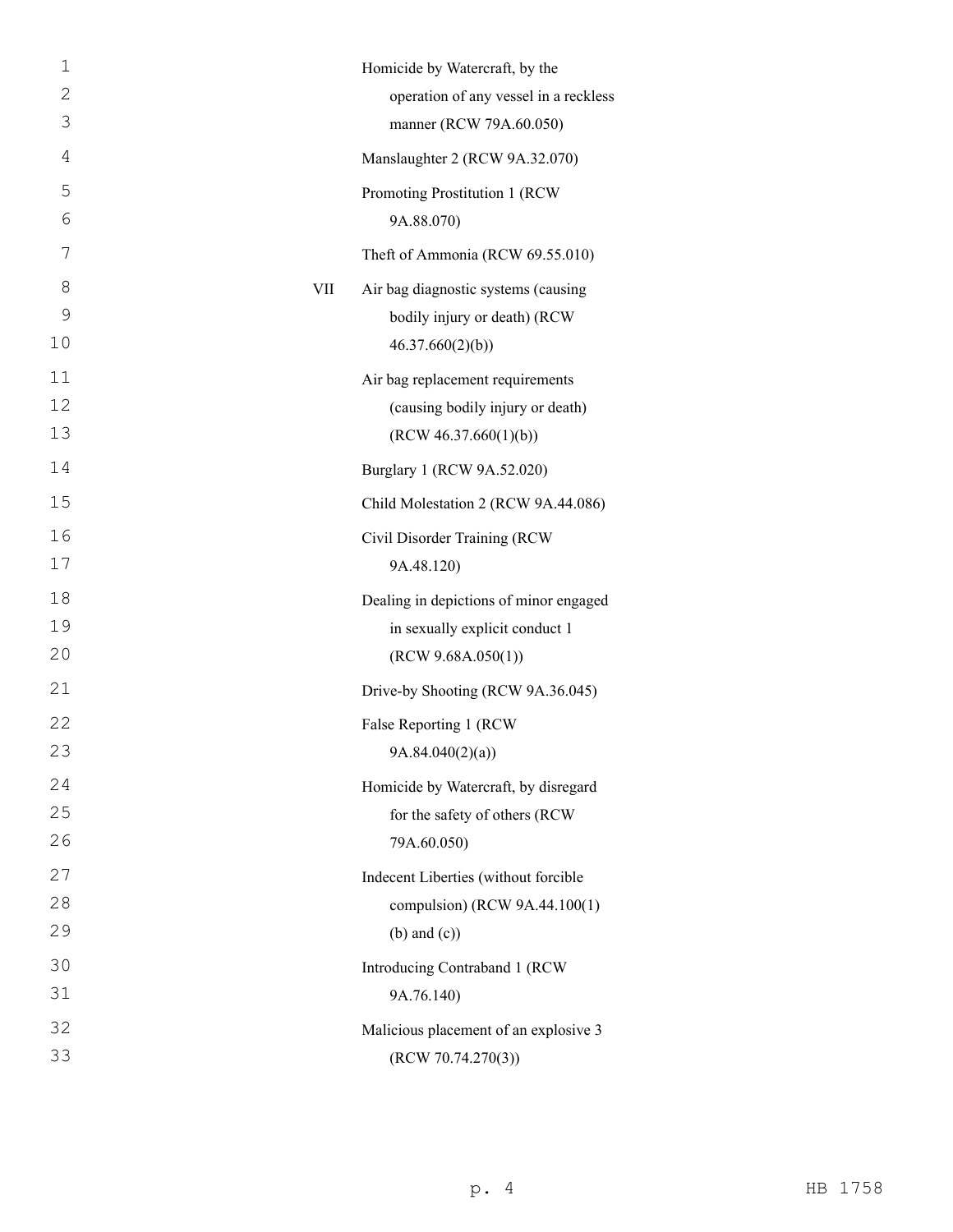| $\mathbf 1$    |    | Manufacture or import counterfeit,                                      |
|----------------|----|-------------------------------------------------------------------------|
| 2              |    | nonfunctional, damaged, or                                              |
| 3              |    | previously deployed air bag                                             |
| $\overline{4}$ |    | (causing bodily injury or death)                                        |
| 5              |    | (RCW 46.37.650(1)(b))                                                   |
| 6              |    | Negligently Causing Death By Use of a                                   |
| 7              |    | Signal Preemption Device (RCW                                           |
| 8              |    | 46.37.675)                                                              |
| $\mathcal{G}$  |    | Sell, install, or reinstall counterfeit,                                |
| 10             |    | nonfunctional, damaged, or                                              |
| 11<br>12       |    | previously deployed airbag (RCW                                         |
|                |    | 46.37.650(2)(b)                                                         |
| 13<br>14       |    | Sending, bringing into state depictions<br>of minor engaged in sexually |
| 15             |    | explicit conduct 1 (RCW                                                 |
| 16             |    | 9.68A.060(1)                                                            |
| 17             |    | Unlawful Possession of a Firearm in the                                 |
| 18             |    | first degree (RCW $9.41.040(1)$ )                                       |
| 19             |    | Use of a Machine Gun or Bump-fire                                       |
| 20             |    | Stock in Commission of a Felony                                         |
| 21             |    | (RCW 9.41.225)                                                          |
| 22             |    | Vehicular Homicide, by disregard for                                    |
| 23             |    | the safety of others (RCW                                               |
| 24             |    | 46.61.520                                                               |
| 25             | VI | Bail Jumping with Murder 1 (RCW                                         |
| 26             |    | 9A.76.170(3)(a)                                                         |
| 27             |    | Bribery (RCW 9A.68.010)                                                 |
| 28             |    | Incest 1 (RCW $9A.64.020(1)$ )                                          |
| 29             |    | Intimidating a Judge (RCW 9A.72.160)                                    |
| 30             |    | Intimidating a Juror/Witness (RCW                                       |
| 31             |    | 9A.72.110, 9A.72.130)                                                   |
| 32             |    | Malicious placement of an imitation                                     |
| 33             |    | device 2 (RCW 70.74.272(1)(b))                                          |
| 34             |    | Possession of Depictions of a Minor                                     |
| 35             |    | Engaged in Sexually Explicit                                            |
| 36             |    | Conduct 1 (RCW 9.68A.070(1))                                            |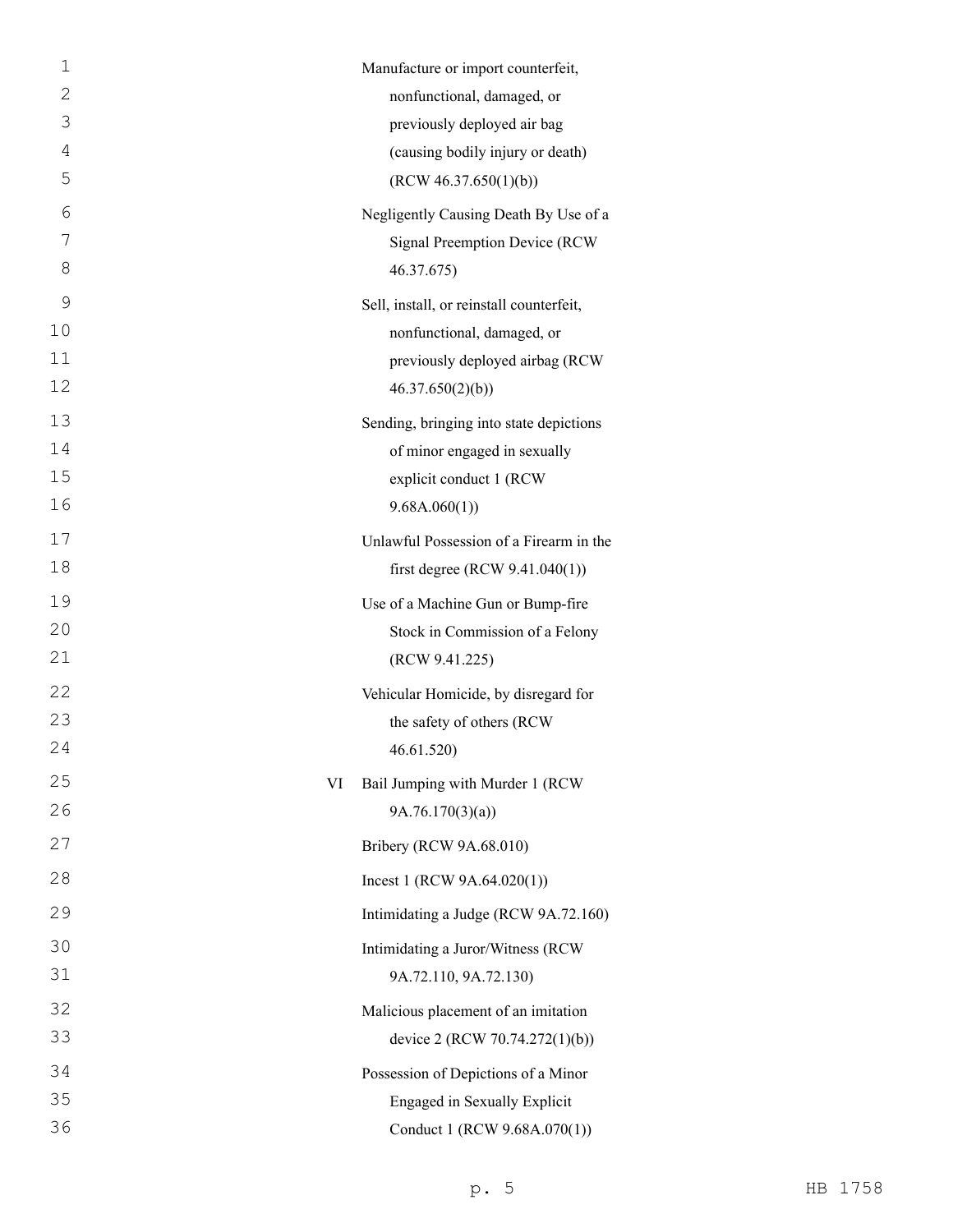| $\mathbf 1$  | Rape of a Child 3 (RCW 9A.44.079)                         |
|--------------|-----------------------------------------------------------|
| $\mathbf{2}$ | Theft of a Firearm (RCW 9A.56.300)                        |
| 3            | Theft from a Vulnerable Adult 1 (RCW                      |
| 4            | 9A.56.400(1)                                              |
| 5<br>6       | Unlawful Storage of Ammonia (RCW<br>69.55.020)            |
| 7<br>8       | Abandonment of Dependent Person 2<br>V<br>(RCW 9A.42.070) |
| 9            | Advancing money or property for                           |
| 10<br>11     | extortionate extension of credit<br>(RCW 9A.82.030)       |
| 12<br>13     | Air bag diagnostic systems (RCW<br>46.37.660(2)(c)        |
| 14<br>15     | Air bag replacement requirements<br>(RCW 46.37.660(1)(c)) |
| 16           | Bail Jumping with class A Felony                          |
| 17           | (RCW 9A.76.170(3)(b))                                     |
| 18           | Child Molestation 3 (RCW 9A.44.089)                       |
| 19<br>20     | Criminal Mistreatment 2 (RCW<br>9A.42.030)                |
| 21           | Custodial Sexual Misconduct 1 (RCW                        |
| 22           | 9A.44.160)                                                |
| 23           | Dealing in Depictions of Minor                            |
| 24           | Engaged in Sexually Explicit                              |
| 25           | Conduct 2 (RCW 9.68A.050(2))                              |
| 26           | Domestic Violence Court Order                             |
| 27           | Violation (RCW 10.99.040,                                 |
| 28           | 10.99.050, 26.09.300,                                     |
| 29           | ((26.10.220)) 26.26B.050,                                 |
| 30           | 26.50.110, 26.52.070, or 74.34.145)                       |
| 31           | Extortion 1 (RCW 9A.56.120)                               |
| 32           | Extortionate Extension of Credit (RCW                     |
| 33           | 9A.82.020)                                                |
| 34           | <b>Extortionate Means to Collect</b>                      |
| 35           | Extensions of Credit (RCW                                 |
| 36           | 9A.82.040)                                                |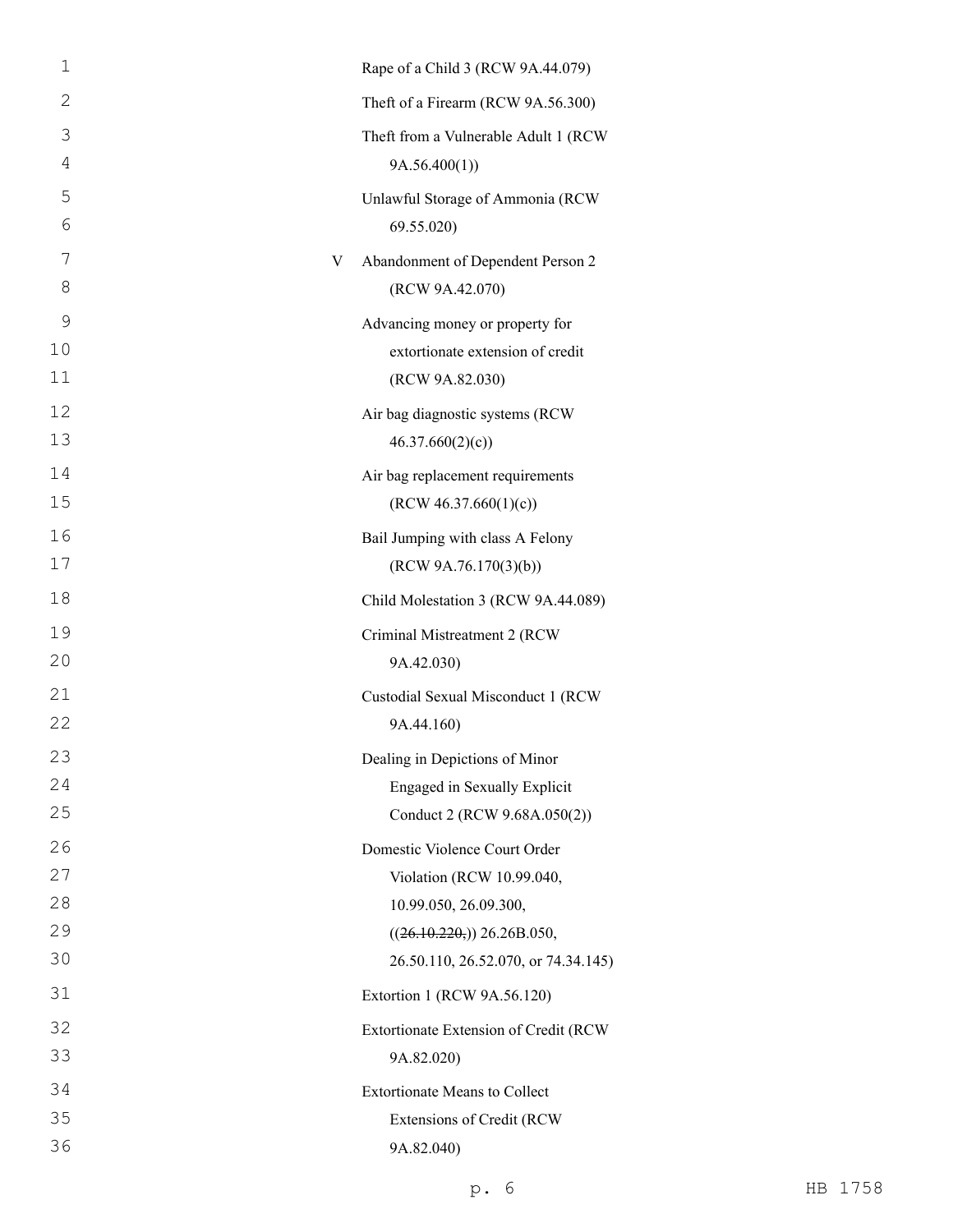| $\mathbf 1$    |    | Incest 2 (RCW 9A.64.020(2))                         |
|----------------|----|-----------------------------------------------------|
| $\mathbf{2}$   |    | Kidnapping 2 (RCW 9A.40.030)                        |
| 3              |    | Manufacture or import counterfeit,                  |
| $\overline{4}$ |    | nonfunctional, damaged, or                          |
| 5              |    | previously deployed air bag (RCW                    |
| 6              |    | 46.37.650(1)(c)                                     |
| 7              |    | Perjury 1 (RCW 9A.72.020)                           |
| 8              |    | Persistent prison misbehavior (RCW                  |
| 9              |    | 9.94.070)                                           |
| 10             |    | Possession of a Stolen Firearm (RCW                 |
| 11             |    | 9A.56.310)                                          |
| 12             |    | Rape 3 (RCW 9A.44.060)                              |
| 13             |    | Rendering Criminal Assistance 1 (RCW                |
| 14             |    | 9A.76.070)                                          |
| 15             |    | Sell, install, or reinstall counterfeit,            |
| 16             |    | nonfunctional, damaged, or                          |
| 17             |    | previously deployed airbag (RCW                     |
| 18             |    | 46.37.650(2)(c)                                     |
| 19             |    | Sending, Bringing into State Depictions             |
| 20             |    | of Minor Engaged in Sexually                        |
| 21<br>22       |    | <b>Explicit Conduct 2 (RCW</b>                      |
|                |    | 9.68A.060(2)                                        |
| 23<br>24       |    | Sexual Misconduct with a Minor 1<br>(RCW 9A.44.093) |
| 25             |    |                                                     |
| 26             |    | Sexually Violating Human Remains<br>(RCW 9A.44.105) |
|                |    |                                                     |
| 27             |    | <b>Stalking (RCW 9A.46.110)</b>                     |
| 28             |    | Taking Motor Vehicle Without                        |
| 29             |    | Permission 1 (RCW 9A.56.070)                        |
| 30             | IV | Arson 2 (RCW 9A.48.030)                             |
| 31             |    | Assault 2 (RCW 9A.36.021)                           |
| 32             |    | Assault 3 (of a Peace Officer with a                |
| 33             |    | Projectile Stun Gun) (RCW                           |
| 34             |    | 9A.36.031(1)(h)                                     |
| 35             |    | Assault 4 (third domestic violence                  |
| 36             |    | offense) (RCW 9A.36.041(3))                         |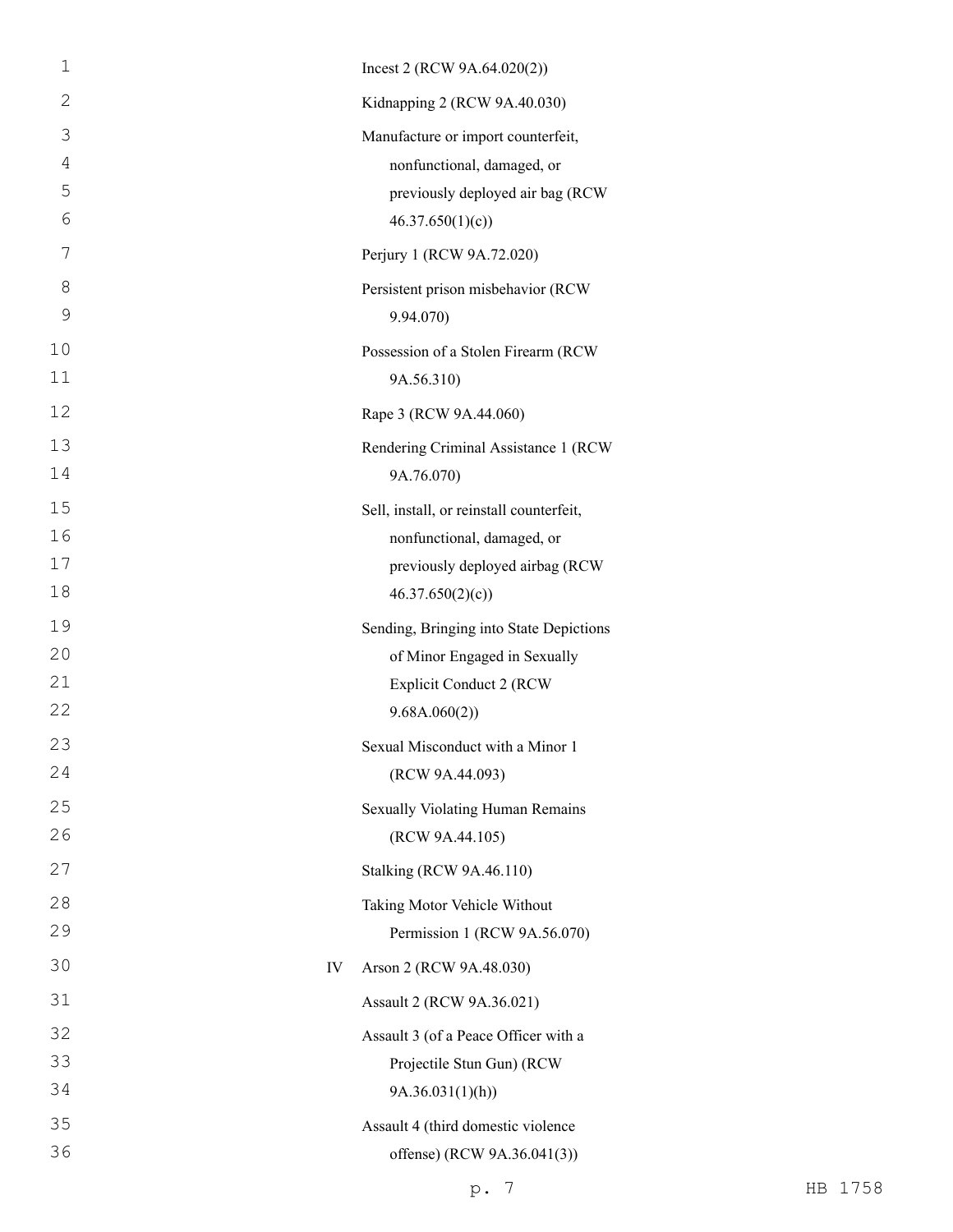| 1  | Assault by Watercraft (RCW            |
|----|---------------------------------------|
| 2  | 79A.60.060)                           |
| 3  | Bribing a Witness/Bribe Received by   |
| 4  | Witness (RCW 9A.72.090,               |
| 5  | 9A.72.100)                            |
| 6  | Cheating 1 (RCW 9.46.1961)            |
| 7  | Commercial Bribery (RCW 9A.68.060)    |
| 8  | Counterfeiting (RCW 9.16.035(4))      |
| 9  | Driving While Under the Influence     |
| 10 | (RCW 46.61.502(6))                    |
| 11 | Endangerment with a Controlled        |
| 12 | Substance (RCW 9A.42.100)             |
| 13 | Escape 1 (RCW 9A.76.110)              |
| 14 | Hate Crime (RCW 9A.36.080)            |
| 15 | Hit and Run-Injury (RCW               |
| 16 | 46.52.020(4)(b)                       |
| 17 | Hit and Run with Vessel-Injury        |
| 18 | Accident (RCW 79A.60.200(3))          |
| 19 | Identity Theft 1 (RCW 9.35.020(2))    |
| 20 | Indecent Exposure to Person Under Age |
| 21 | Fourteen (subsequent sex offense)     |
| 22 | (RCW 9A.88.010)                       |
| 23 | Influencing Outcome of Sporting Event |
| 24 | (RCW 9A.82.070)                       |
| 25 | Physical Control of a Vehicle While   |
| 26 | Under the Influence (RCW              |
| 27 | 46.61.504(6)                          |
| 28 | Possession of Depictions of a Minor   |
| 29 | <b>Engaged in Sexually Explicit</b>   |
| 30 | Conduct 2 (RCW 9.68A.070(2))          |
| 31 | Residential Burglary (RCW 9A.52.025)  |
| 32 | Robbery 2 (RCW 9A.56.210)             |
| 33 | Theft of Livestock 1 (RCW 9A.56.080)  |
| 34 | Threats to Bomb (RCW 9.61.160)        |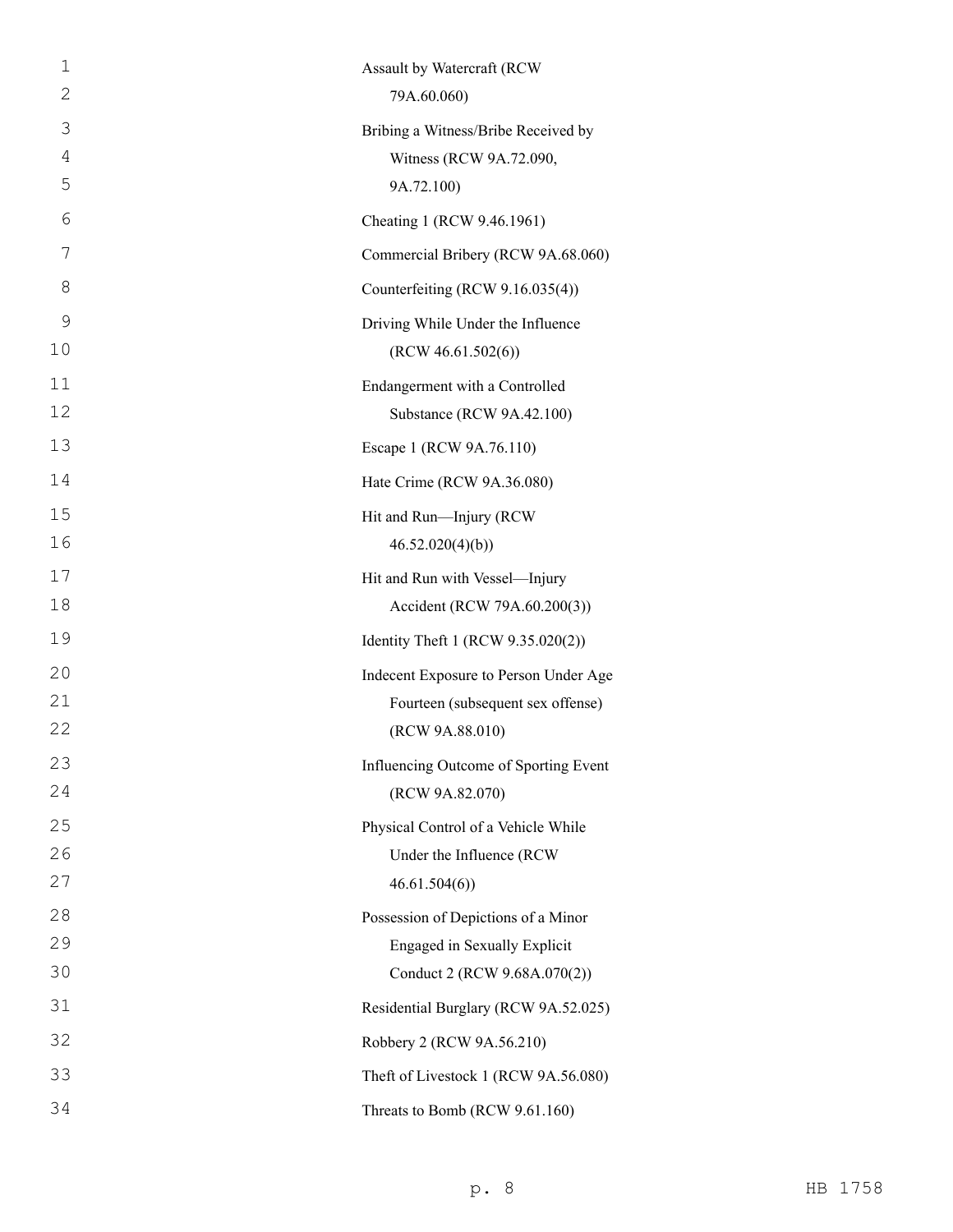| $\mathbf 1$ |   | Trafficking in Stolen Property 1 (RCW   |
|-------------|---|-----------------------------------------|
| 2           |   | 9A.82.050)                              |
| 3           |   | Unlawful factoring of a credit card or  |
| 4           |   | payment card transaction (RCW           |
| 5           |   | 9A.56.290(4)(b)                         |
| 6           |   | Unlawful transaction of health coverage |
| 7           |   | as a health care service contractor     |
| 8           |   | (RCW 48.44.016(3))                      |
| 9           |   | Unlawful transaction of health coverage |
| 10          |   | as a health maintenance                 |
| 11          |   | organization (RCW 48.46.033(3))         |
| 12          |   | Unlawful transaction of insurance       |
| 13          |   | business (RCW 48.15.023(3))             |
| 14          |   | Unlicensed practice as an insurance     |
| 15          |   | professional (RCW 48.17.063(2))         |
| 16          |   | Use of Proceeds of Criminal             |
| 17          |   | Profiteering (RCW 9A.82.080 (1)         |
| 18          |   | and $(2)$ )                             |
| 19          |   | Vehicle Prowling 2 (third or subsequent |
| 20          |   | offense) (RCW 9A.52.100(3))             |
| 21          |   | Vehicular Assault, by being under the   |
| 22          |   | influence of intoxicating liquor or     |
| 23          |   | any drug, or by the operation or        |
| 24          |   | driving of a vehicle in a reckless      |
| 25          |   | manner (RCW 46.61.522)                  |
| 26          |   | Viewing of Depictions of a Minor        |
| 27          |   | Engaged in Sexually Explicit            |
| 28          |   | Conduct 1 (RCW 9.68A.075(1))            |
| 29          |   | ((Willful Failure to Return from        |
| 30          |   | Furlough (RCW-72.66.060)))              |
| 31          | Ш | Animal Cruelty 1 (Sexual Conduct or     |
| 32          |   | Contact) (RCW 16.52.205(3))             |
| 33          |   | Assault 3 (Except Assault 3 of a Peace  |
| 34          |   | Officer With a Projectile Stun Gun)     |
| 35          |   | (RCW 9A.36.031 except subsection        |
| 36          |   | (1)(h))                                 |
| 37          |   | Assault of a Child 3 (RCW 9A.36.140)    |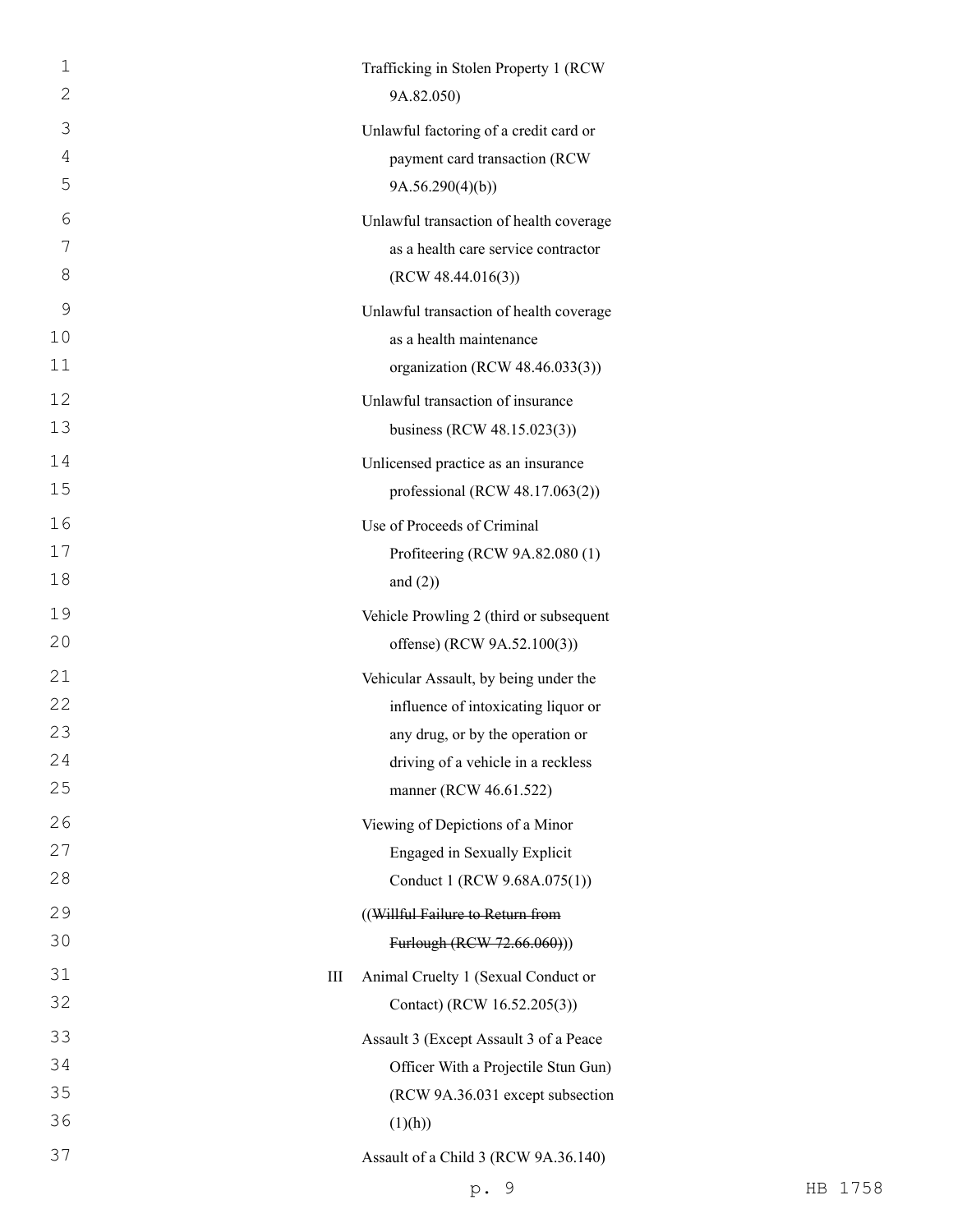| $\mathbf 1$    | Bail Jumping with class B or C Felony   |
|----------------|-----------------------------------------|
| $\mathbf{2}$   | (RCW 9A.76.170(3)(c))                   |
| 3              | Burglary 2 (RCW 9A.52.030)              |
| $\overline{4}$ | Communication with a Minor for          |
| 5              | <b>Immoral Purposes (RCW</b>            |
| 6              | 9.68A.090)                              |
| 7              | Criminal Gang Intimidation (RCW         |
| 8              | 9A.46.120)                              |
| 9              | Custodial Assault (RCW 9A.36.100)       |
| 10             | Cyberstalking (subsequent conviction or |
| 11             | threat of death) (RCW $9.61.260(3)$ )   |
| 12             | Escape 2 (RCW 9A.76.120)                |
| 13             | Extortion 2 (RCW 9A.56.130)             |
| 14             | False Reporting 2 (RCW                  |
| 15             | 9A.84.040(2)(b)                         |
| 16             | Harassment (RCW 9A.46.020)              |
| 17             | Hazing (RCW 28B.10.901(2)(b))           |
| 18             | Intimidating a Public Servant (RCW      |
| 19             | 9A.76.180)                              |
| 20             | Introducing Contraband 2 (RCW           |
| 21             | 9A.76.150)                              |
| 22             | Malicious Injury to Railroad Property   |
| 23             | (RCW 81.60.070)                         |
| 24             | Manufacture of Untraceable Firearm      |
| 25             | with Intent to Sell (RCW 9.41.190)      |
| 26             | Manufacture or Assembly of an           |
| 27             | Undetectable Firearm or                 |
| 28             | Untraceable Firearm (RCW                |
| 29             | 9.41.325)                               |
| 30             | Mortgage Fraud (RCW 19.144.080)         |
| 31             | Negligently Causing Substantial Bodily  |
| 32             | Harm By Use of a Signal                 |
| 33             | Preemption Device (RCW                  |
| 34             | 46.37.674)                              |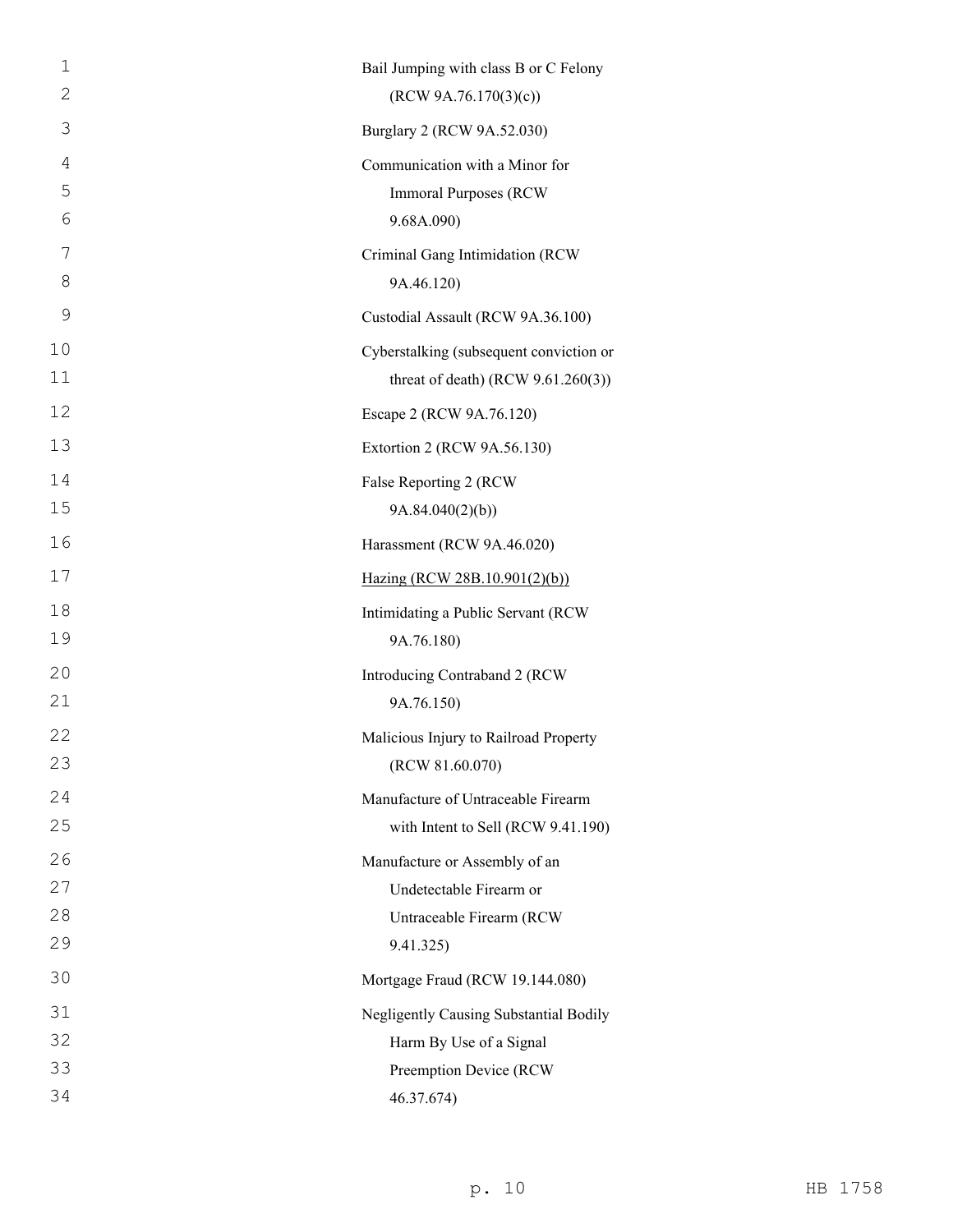| 1  | Organized Retail Theft 1 (RCW           |
|----|-----------------------------------------|
| 2  | 9A.56.350(2)                            |
| 3  | Perjury 2 (RCW 9A.72.030)               |
| 4  | Possession of Incendiary Device (RCW    |
| 5  | 9.40.120)                               |
| 6  | Possession of Machine Gun, Bump-Fire    |
| 7  | Stock, Undetectable Firearm, or         |
| 8  | Short-Barreled Shotgun or Rifle         |
| 9  | (RCW 9.41.190)                          |
| 10 | Promoting Prostitution 2 (RCW           |
| 11 | 9A.88.080)                              |
| 12 | Retail Theft with Special Circumstances |
| 13 | 1 (RCW 9A.56.360(2))                    |
| 14 | Securities Act violation (RCW           |
| 15 | 21.20.400)                              |
| 16 | Tampering with a Witness (RCW           |
| 17 | 9A.72.120)                              |
| 18 | Telephone Harassment (subsequent        |
| 19 | conviction or threat of death) (RCW     |
| 20 | 9.61.230(2)                             |
| 21 | Theft of Livestock 2 (RCW 9A.56.083)    |
| 22 | Theft with the Intent to Resell 1 (RCW  |
| 23 | 9A.56.340(2))                           |
| 24 | Trafficking in Stolen Property 2 (RCW   |
| 25 | 9A.82.055)                              |
| 26 | Unlawful Hunting of Big Game 1 (RCW     |
| 27 | 77.15.410(3)(b)                         |
| 28 | Unlawful Imprisonment (RCW              |
| 29 | 9A.40.040)                              |
| 30 | Unlawful Misbranding of Fish or         |
| 31 | Shellfish 1 (RCW 77.140.060(3))         |
| 32 | Unlawful possession of firearm in the   |
| 33 | second degree (RCW 9.41.040(2))         |
| 34 | Unlawful Taking of Endangered Fish or   |
| 35 | Wildlife 1 (RCW 77.15.120(3)(b))        |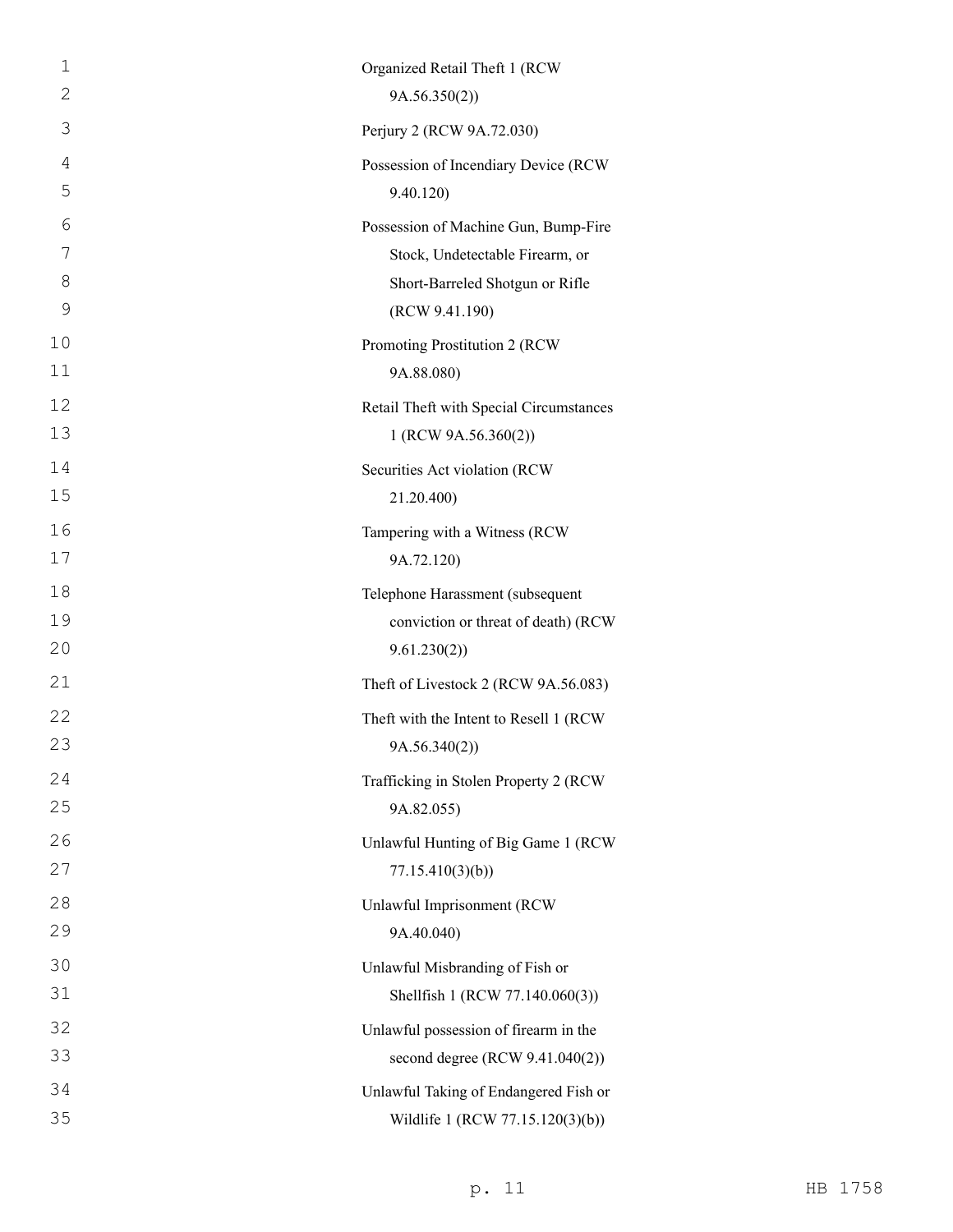| $\mathbf 1$         |   | Unlawful Trafficking in Fish, Shellfish,                             |
|---------------------|---|----------------------------------------------------------------------|
| $\mathbf{2}$<br>3   |   | or Wildlife 1 (RCW                                                   |
|                     |   | 77.15.260(3)(b)                                                      |
| $\overline{4}$<br>5 |   | Unlawful Use of a Nondesignated                                      |
|                     |   | Vessel (RCW 77.15.530(4))                                            |
| 6<br>7              |   | Vehicular Assault, by the operation or                               |
| 8                   |   | driving of a vehicle with disregard<br>for the safety of others (RCW |
| 9                   |   | 46.61.522)                                                           |
| 10                  |   | ((Willful Failure to Return from Work                                |
| 11                  |   | Release (RCW 72.65.070)))                                            |
| 12                  | П | Commercial Fishing Without a License                                 |
| 13                  |   | 1 (RCW 77.15.500(3)(b))                                              |
| 14                  |   | Computer Trespass 1 (RCW 9A.90.040)                                  |
| 15                  |   | Counterfeiting (RCW 9.16.035(3))                                     |
| 16                  |   | Electronic Data Service Interference                                 |
| 17                  |   | (RCW 9A.90.060)                                                      |
| 18                  |   | Electronic Data Tampering 1 (RCW                                     |
| 19                  |   | 9A.90.080)                                                           |
| 20                  |   | Electronic Data Theft (RCW 9A.90.100)                                |
| 21                  |   | Engaging in Fish Dealing Activity                                    |
| 22                  |   | Unlicensed 1 (RCW 77.15.620(3))                                      |
| 23                  |   | Escape from Community Custody                                        |
| 24                  |   | (RCW 72.09.310)                                                      |
| 25                  |   | Failure to Register as a Sex Offender                                |
| 26                  |   | (second or subsequent offense)                                       |
| 27                  |   | (RCW 9A.44.130 prior to June 10,                                     |
| 28                  |   | 2010, and RCW 9A.44.132)                                             |
| 29                  |   | Health Care False Claims (RCW                                        |
| 30                  |   | 48.80.030)                                                           |
| 31                  |   | Identity Theft 2 (RCW 9.35.020(3))                                   |
| 32                  |   | <b>Improperly Obtaining Financial</b>                                |
| 33                  |   | Information (RCW 9.35.010)                                           |
| 34                  |   | Malicious Mischief 1 (RCW 9A.48.070)                                 |
| 35                  |   | Organized Retail Theft 2 (RCW                                        |
| 36                  |   | 9A.56.350(3)                                                         |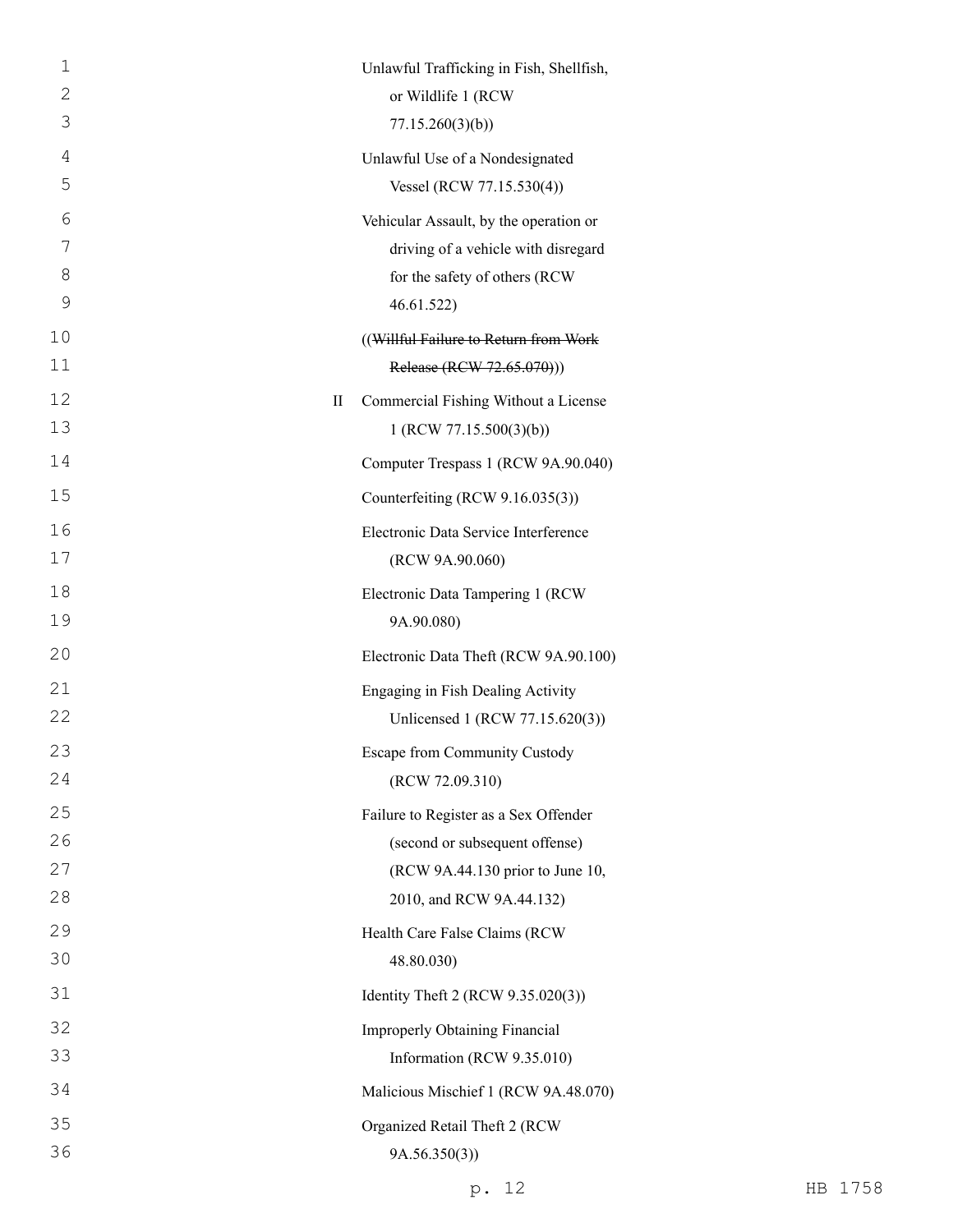| 1  | Possession of Stolen Property 1 (RCW     |
|----|------------------------------------------|
| 2  | 9A.56.150)                               |
| 3  | Possession of a Stolen Vehicle (RCW      |
| 4  | 9A.56.068)                               |
| 5  | Retail Theft with Special Circumstances  |
| 6  | 2 (RCW 9A.56.360(3))                     |
| 7  | Scrap Processing, Recycling, or          |
| 8  | Supplying Without a License              |
| 9  | (second or subsequent offense)           |
| 10 | (RCW 19.290.100)                         |
| 11 | Theft 1 (RCW 9A.56.030)                  |
| 12 | Theft of a Motor Vehicle (RCW            |
| 13 | 9A.56.065)                               |
| 14 | Theft of Rental, Leased, Lease-          |
| 15 | purchased, or Loaned Property            |
| 16 | (valued at five thousand dollars or      |
| 17 | more) (RCW 9A.56.096(5)(a))              |
| 18 | Theft with the Intent to Resell 2 (RCW   |
| 19 | 9A.56.340(3)                             |
| 20 | Trafficking in Insurance Claims (RCW     |
| 21 | 48.30A.015)                              |
| 22 | Unlawful factoring of a credit card or   |
| 23 | payment card transaction (RCW            |
| 24 | 9A.56.290(4)(a)                          |
| 25 | Unlawful Participation of Non-Indians    |
| 26 | in Indian Fishery (RCW                   |
| 27 | 77.15.570(2)                             |
| 28 | Unlawful Practice of Law (RCW            |
| 29 | 2.48.180)                                |
| 30 | Unlawful Purchase or Use of a License    |
| 31 | (RCW 77.15.650(3)(b))                    |
| 32 | Unlawful Trafficking in Fish, Shellfish, |
| 33 | or Wildlife 2 (RCW                       |
| 34 | 77.15.260(3)(a)                          |
| 35 | Unlicensed Practice of a Profession or   |
| 36 | Business (RCW 18.130.190(7))             |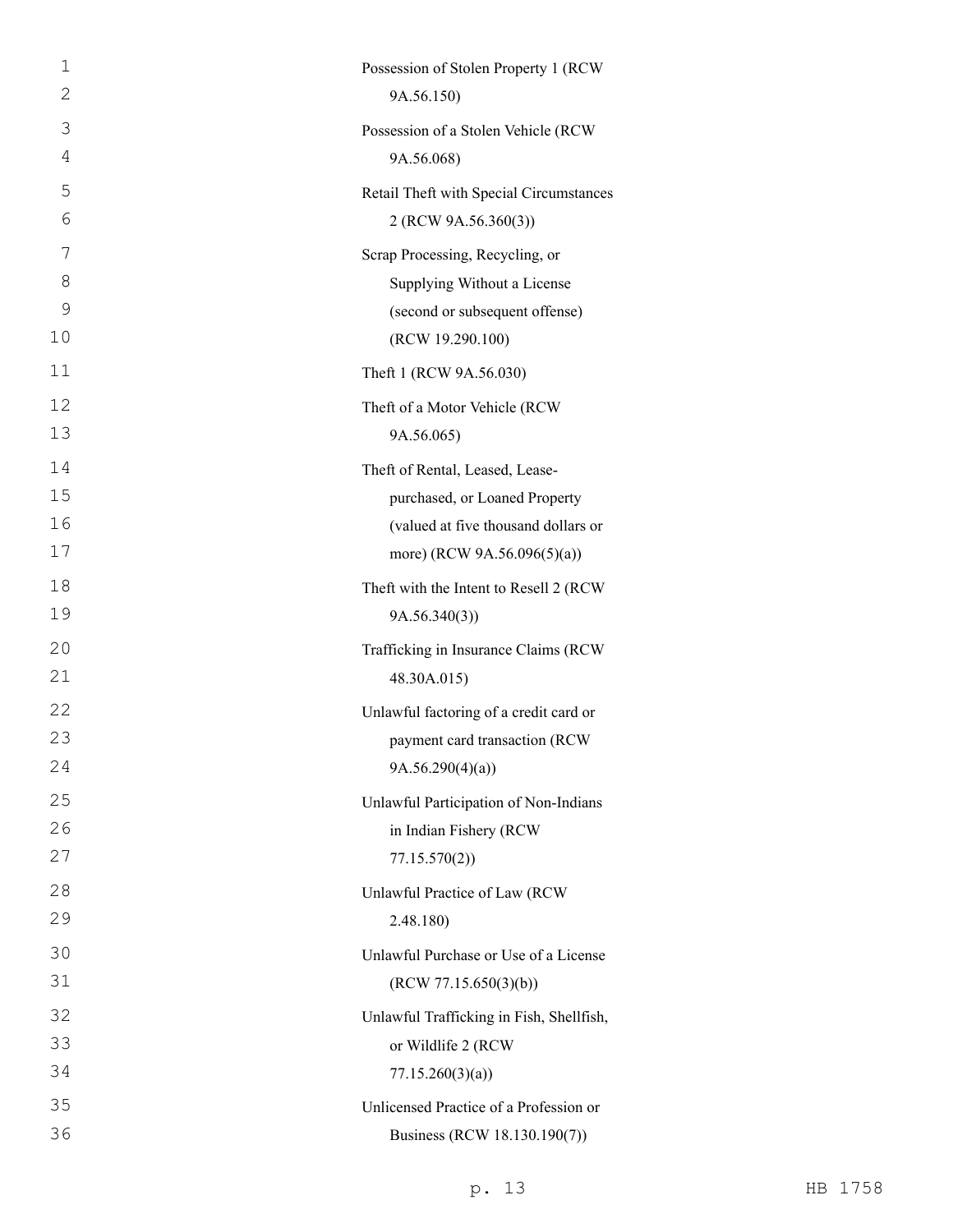| $\mathbf 1$                 | Voyeurism 1 (RCW 9A.44.115)            |
|-----------------------------|----------------------------------------|
| $\mathbf{2}$<br>$\mathbf I$ | Attempting to Elude a Pursuing Police  |
| 3                           | Vehicle (RCW 46.61.024)                |
| 4                           | False Verification for Welfare (RCW    |
| 5                           | 74.08.055)                             |
| 6                           | Forgery (RCW 9A.60.020)                |
| 7                           | Fraudulent Creation or Revocation of a |
| 8                           | Mental Health Advance Directive        |
| 9                           | (RCW 9A.60.060)                        |
| 10                          | Malicious Mischief 2 (RCW 9A.48.080)   |
| 11                          | Mineral Trespass (RCW 78.44.330)       |
| 12                          | Possession of Stolen Property 2 (RCW   |
| 13                          | 9A.56.160)                             |
| 14                          | Reckless Burning 1 (RCW 9A.48.040)     |
| 15                          | Spotlighting Big Game 1 (RCW           |
| 16                          | 77.15.450(3)(b)                        |
| 17                          | Suspension of Department Privileges 1  |
| 18                          | (RCW 77.15.670(3)(b))                  |
| 19                          | Taking Motor Vehicle Without           |
| 20                          | Permission 2 (RCW 9A.56.075)           |
| 21                          | Theft 2 (RCW 9A.56.040)                |
| 22                          | Theft from a Vulnerable Adult 2 (RCW   |
| 23                          | 9A.56.400(2))                          |
| 24                          | Theft of Rental, Leased, Lease-        |
| 25                          | purchased, or Loaned Property          |
| 26                          | (valued at seven hundred fifty         |
| 27                          | dollars or more but less than five     |
| 28                          | thousand dollars) (RCW                 |
| 29                          | 9A.56.096(5)(b)                        |
| 30                          | Transaction of insurance business      |
| 31                          | beyond the scope of licensure          |
| 32                          | (RCW 48.17.063)                        |
| 33                          | Unlawful Fish and Shellfish Catch      |
| 34                          | Accounting (RCW 77.15.630(3)(b))       |
| 35                          | Unlawful Issuance of Checks or Drafts  |
| 36                          | (RCW 9A.56.060)                        |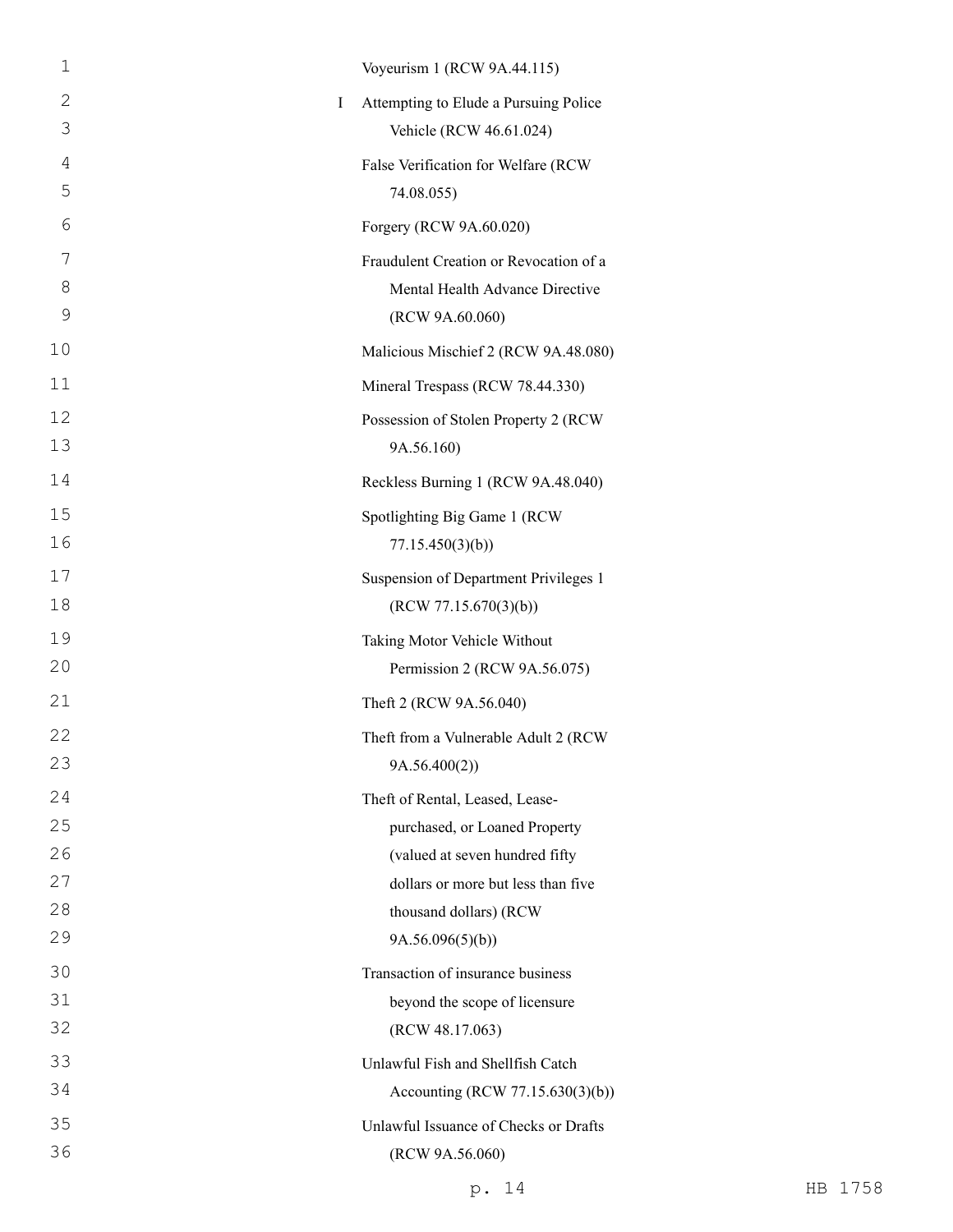| 1  | Unlawful Possession of Fictitious                                |
|----|------------------------------------------------------------------|
| 2  | Identification (RCW 9A.56.320)                                   |
| 3  | Unlawful Possession of Instruments of                            |
| 4  | Financial Fraud (RCW 9A.56.320)                                  |
| 5  | Unlawful Possession of Payment                                   |
| 6  | Instruments (RCW 9A.56.320)                                      |
| 7  | Unlawful Possession of a Personal                                |
| 8  | Identification Device (RCW                                       |
| 9  | 9A.56.320)                                                       |
| 10 | Unlawful Production of Payment                                   |
| 11 | Instruments (RCW 9A.56.320)                                      |
| 12 | Unlawful Releasing, Planting,                                    |
| 13 | Possessing, or Placing Deleterious                               |
| 14 | Exotic Wildlife (RCW                                             |
| 15 | 77.15.250(2)(b)                                                  |
| 16 | Unlawful Trafficking in Food Stamps                              |
| 17 | (RCW 9.91.142)                                                   |
| 18 | Unlawful Use of Food Stamps (RCW                                 |
| 19 | 9.91.144)                                                        |
| 20 | Unlawful Use of Net to Take Fish 1                               |
| 21 | (RCW 77.15.580(3)(b))                                            |
| 22 | ((Unlawful Use of Prohibited Aquatie                             |
| 23 | <b>Animal Species (RCW</b>                                       |
| 24 | 77.15.253(3))                                                    |
| 25 | Vehicle Prowl 1 (RCW 9A.52.095)                                  |
| 26 | Violating Commercial Fishing Area or                             |
| 27 | Time 1 (RCW 77.15.550(3)(b))                                     |
|    |                                                                  |
| 28 | RCW 9.94A.515 and 2021 c 215 s 99 are each amended to<br>Sec. 3. |
| 29 | read as follows:                                                 |
| 30 | TABLE 2                                                          |
| 31 | CRIMES INCLUDED WITHIN EACH                                      |
| 32 | SERIOUSNESS LEVEL                                                |
| 33 | Aggravated Murder 1 (RCW 10.95.020)<br>XVI                       |
| 34 | Homicide by abuse (RCW 9A.32.055)<br>XV                          |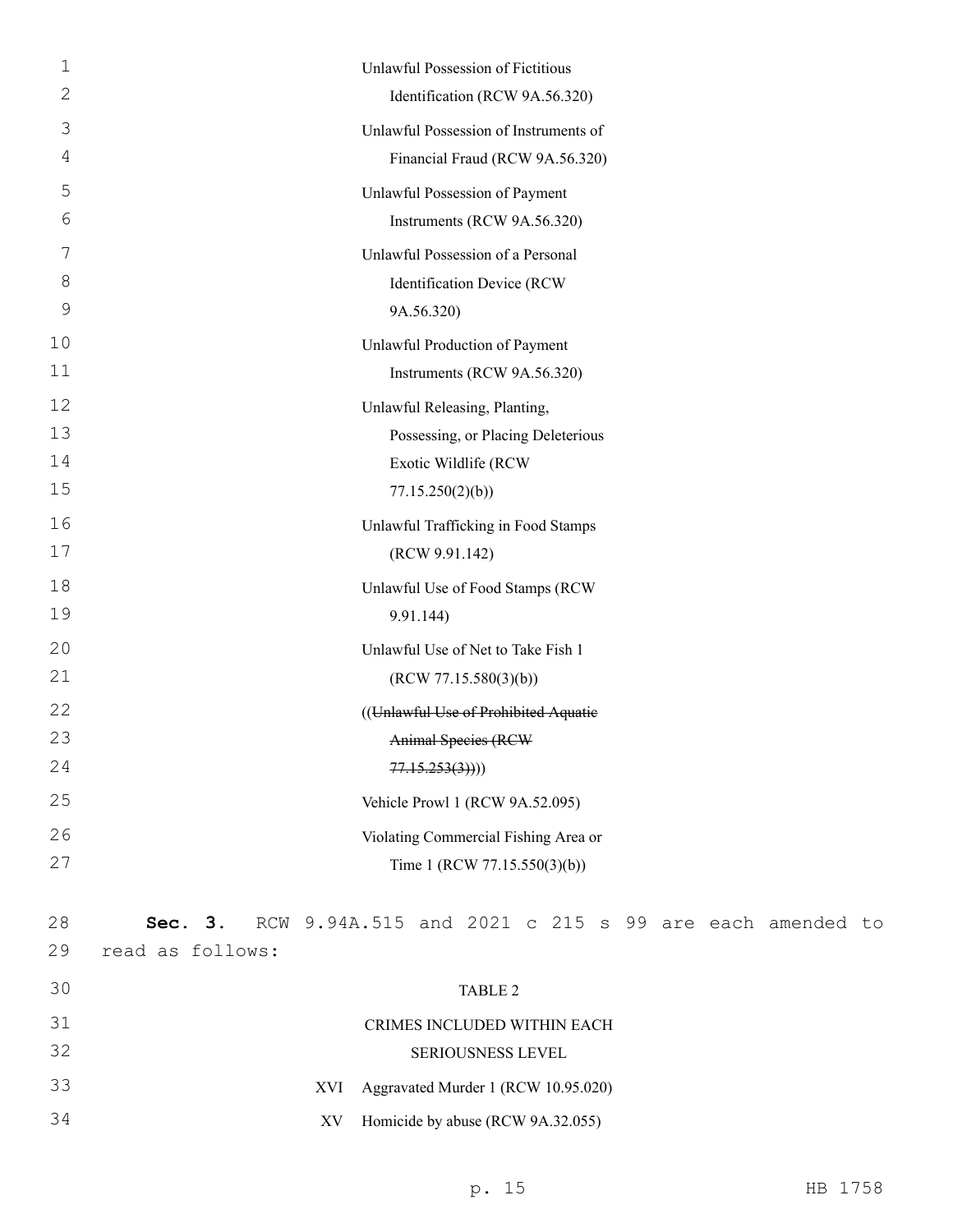| $\mathbf 1$<br>2 |      | Malicious explosion 1 (RCW<br>70.74.280(1) |
|------------------|------|--------------------------------------------|
| 3                |      | Murder 1 (RCW 9A.32.030)                   |
| 4                | XIV  | Murder 2 (RCW 9A.32.050)                   |
| 5                |      |                                            |
| 6                |      | Trafficking 1 (RCW 9A.40.100(1))           |
| 7                | XIII | Malicious explosion 2 (RCW<br>70.74.280(2) |
| 8                |      | Malicious placement of an explosive 1      |
| 9                |      | (RCW 70.74.270(1))                         |
| 10               | XII  | Assault 1 (RCW 9A.36.011)                  |
| 11               |      | Assault of a Child 1 (RCW 9A.36.120)       |
| 12               |      | Malicious placement of an imitation        |
| 13               |      | device 1 (RCW 70.74.272(1)(a))             |
| 14               |      | Promoting Commercial Sexual Abuse of       |
| 15               |      | a Minor (RCW 9.68A.101)                    |
| 16               |      | Rape 1 (RCW 9A.44.040)                     |
| 17               |      | Rape of a Child 1 (RCW 9A.44.073)          |
| 18               |      | Trafficking 2 (RCW 9A.40.100(3))           |
| 19               | XI   | Manslaughter 1 (RCW 9A.32.060)             |
| 20               |      | Rape 2 (RCW 9A.44.050)                     |
| 21               |      | Rape of a Child 2 (RCW 9A.44.076)          |
| 22               |      | Vehicular Homicide, by being under the     |
| 23               |      | influence of intoxicating liquor or        |
| 24               |      | any drug (RCW 46.61.520)                   |
| 25               |      | Vehicular Homicide, by the operation of    |
| 26               |      | any vehicle in a reckless manner           |
| 27               |      | (RCW 46.61.520)                            |
| 28               | X    | Child Molestation 1 (RCW 9A.44.083)        |
| 29               |      | Criminal Mistreatment 1 (RCW               |
| 30               |      | 9A.42.020)                                 |
| 31               |      | Indecent Liberties (with forcible          |
| 32               |      | compulsion) (RCW                           |
| 33               |      | 9A.44.100(1)(a)                            |
| 34               |      | Kidnapping 1 (RCW 9A.40.020)               |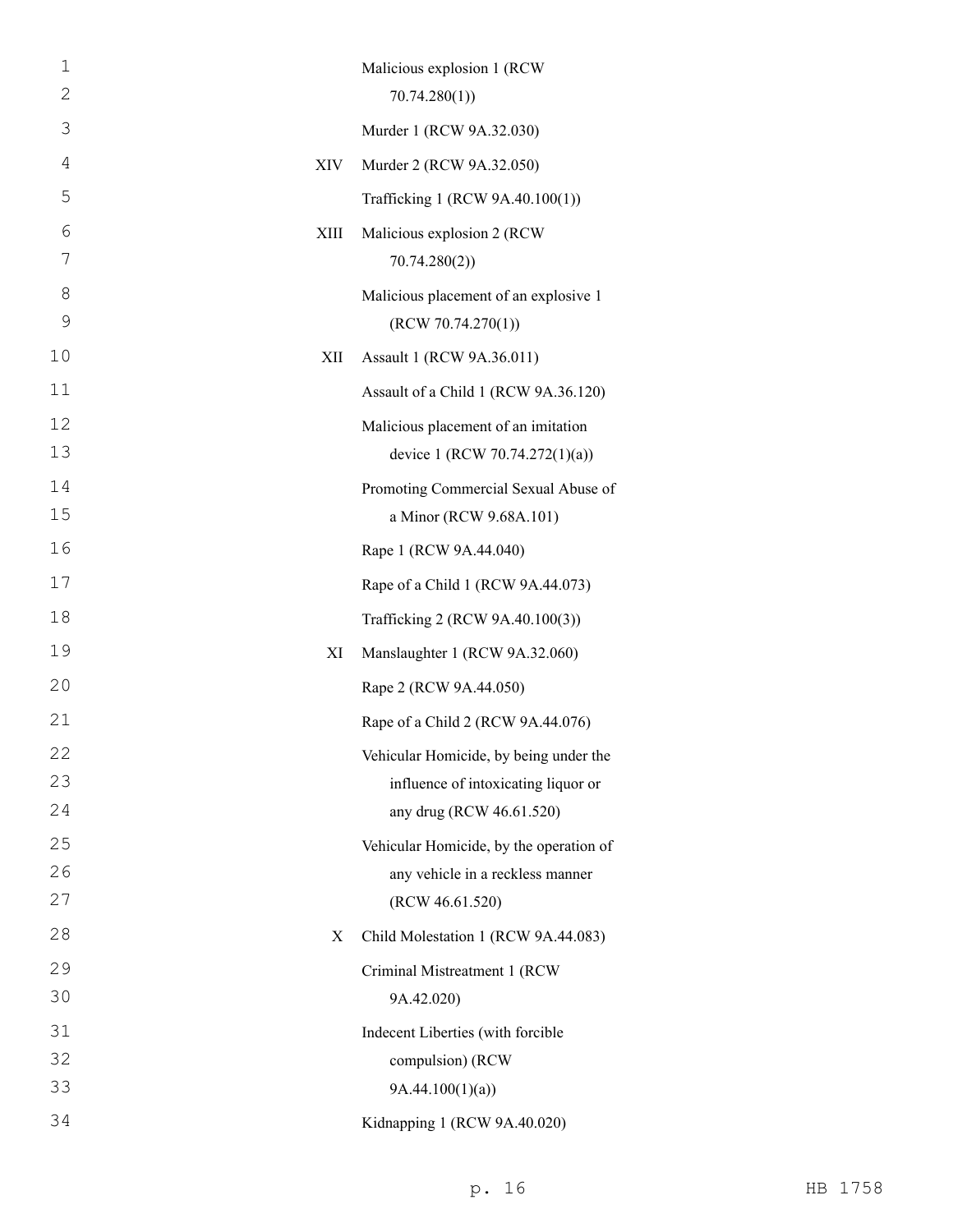| $\mathbf 1$    |      | Leading Organized Crime (RCW           |
|----------------|------|----------------------------------------|
| 2              |      | 9A.82.060(1)(a)                        |
| 3              |      | Malicious explosion 3 (RCW             |
| $\overline{4}$ |      | 70.74.280(3)                           |
| 5              |      | Sexually Violent Predator Escape (RCW  |
| 6              |      | 9A.76.115)                             |
| 7              | IX   | Abandonment of Dependent Person 1      |
| 8              |      | (RCW 9A.42.060)                        |
| 9              |      | Assault of a Child 2 (RCW 9A.36.130)   |
| 10             |      | Explosive devices prohibited (RCW      |
| 11             |      | 70.74.180)                             |
| 12             |      | Hit and Run-Death (RCW                 |
| 13             |      | 46.52.020(4)(a)                        |
| 14             |      | Homicide by Watercraft, by being under |
| 15             |      | the influence of intoxicating liquor   |
| 16             |      | or any drug (RCW 79A.60.050)           |
| 17             |      | Inciting Criminal Profiteering (RCW    |
| 18             |      | 9A.82.060(1)(b)                        |
| 19             |      | Malicious placement of an explosive 2  |
| 20             |      | (RCW 70.74.270(2))                     |
| 21             |      | Robbery 1 (RCW 9A.56.200)              |
| 22             |      | Sexual Exploitation (RCW 9.68A.040)    |
| 23             | VIII | Arson 1 (RCW 9A.48.020)                |
| 24             |      | Commercial Sexual Abuse of a Minor     |
| 25             |      | (RCW 9.68A.100)                        |
| 26             |      | Homicide by Watercraft, by the         |
| 27             |      | operation of any vessel in a reckless  |
| 28             |      | manner (RCW 79A.60.050)                |
| 29             |      | Manslaughter 2 (RCW 9A.32.070)         |
| 30             |      | Promoting Prostitution 1 (RCW          |
| 31             |      | 9A.88.070)                             |
| 32             |      | Theft of Ammonia (RCW 69.55.010)       |
| 33             | VII  | Air bag diagnostic systems (causing    |
| 34             |      | bodily injury or death) (RCW           |
| 35             |      | 46.37.660(2)(b)                        |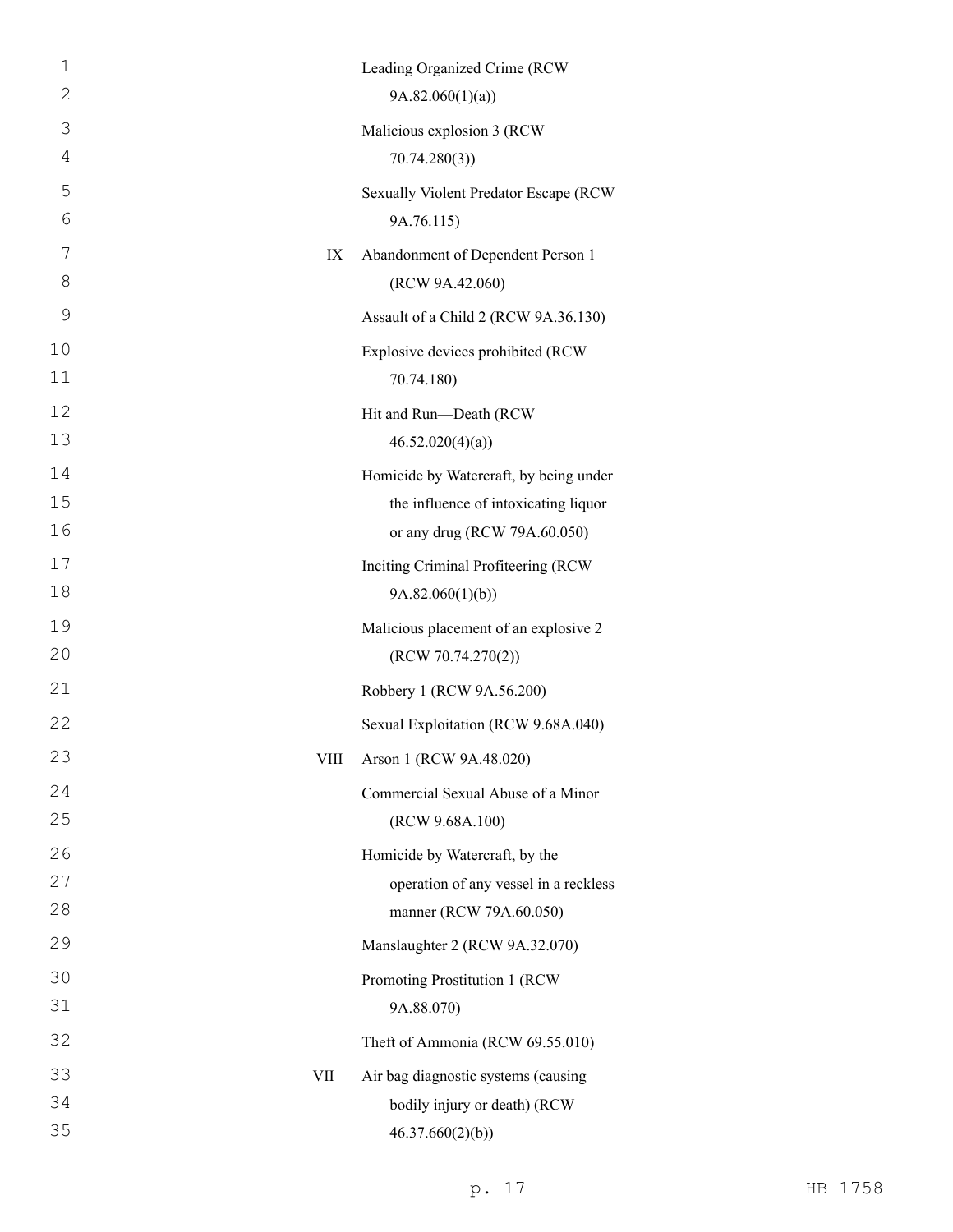| $\mathbf 1$    | Air bag replacement requirements         |
|----------------|------------------------------------------|
| $\mathbf{2}$   | (causing bodily injury or death)         |
| 3              | (RCW 46.37.660(1)(b))                    |
| $\overline{4}$ | Burglary 1 (RCW 9A.52.020)               |
| 5              | Child Molestation 2 (RCW 9A.44.086)      |
| 6              | Civil Disorder Training (RCW             |
| 7              | 9A.48.120)                               |
| 8              | Dealing in depictions of minor engaged   |
| $\mathcal{G}$  | in sexually explicit conduct 1           |
| 10             | (RCW 9.68A.050(1))                       |
| 11             | Drive-by Shooting (RCW 9A.36.045)        |
| 12             | False Reporting 1 (RCW                   |
| 13             | 9A.84.040(2)(a)                          |
| 14             | Homicide by Watercraft, by disregard     |
| 15             | for the safety of others (RCW            |
| 16             | 79A.60.050)                              |
| 17             | Indecent Liberties (without forcible     |
| 18             | compulsion) (RCW 9A.44.100(1)            |
| 19             | $(b)$ and $(c)$ )                        |
| 20             | Introducing Contraband 1 (RCW            |
| 21             | 9A.76.140)                               |
| 22             | Malicious placement of an explosive 3    |
| 23             | (RCW 70.74.270(3))                       |
| 24             | Manufacture or import counterfeit,       |
| 25             | nonfunctional, damaged, or               |
| 26             | previously deployed air bag              |
| 27             | (causing bodily injury or death)         |
| 28             | (RCW 46.37.650(1)(b))                    |
| 29             | Negligently Causing Death By Use of a    |
| 30             | <b>Signal Preemption Device (RCW</b>     |
| 31             | 46.37.675)                               |
| 32             | Sell, install, or reinstall counterfeit, |
| 33             | nonfunctional, damaged, or               |
| 34             | previously deployed airbag (RCW          |
| 35             | 46.37.650(2)(b)                          |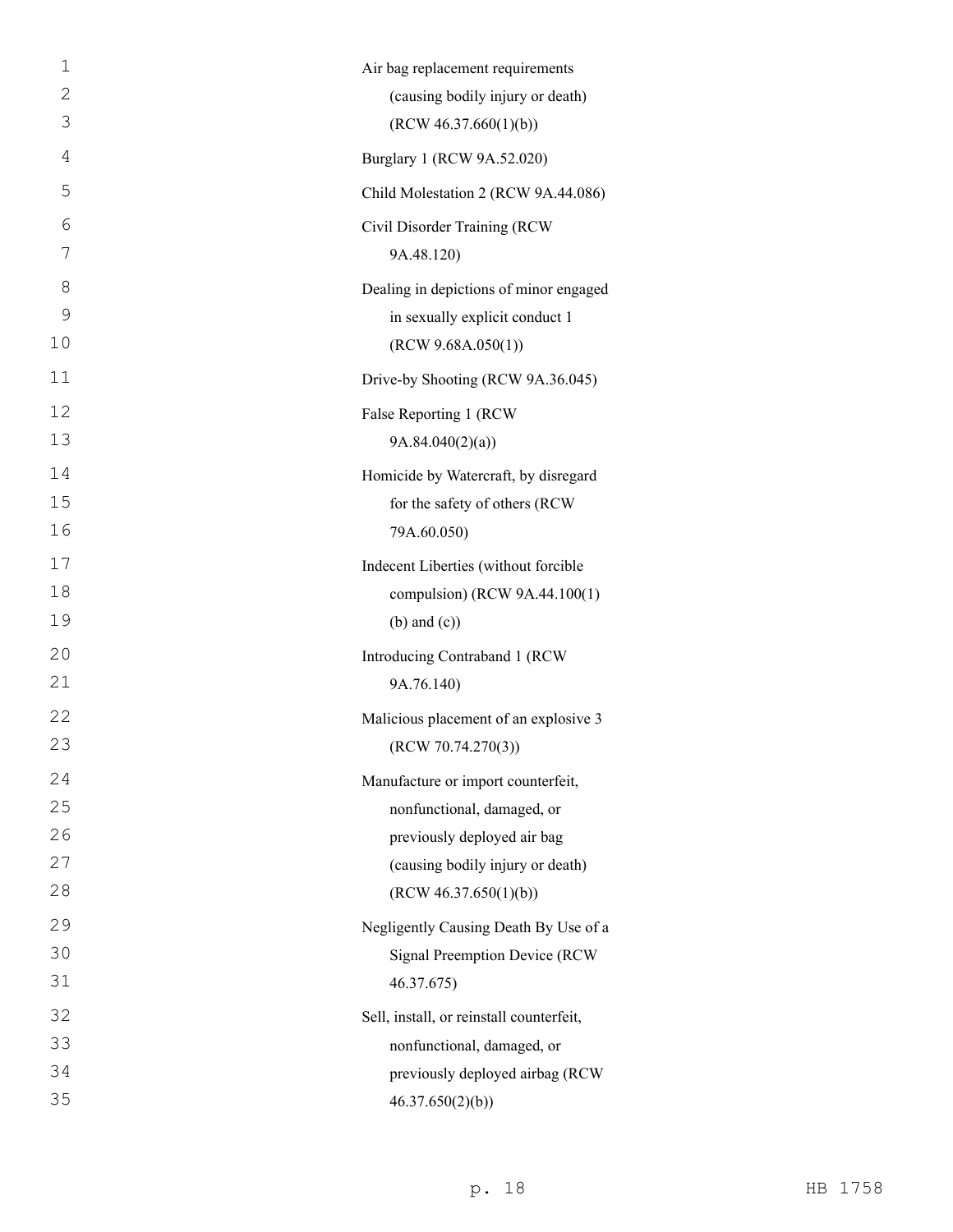| 1  |    | Sending, bringing into state depictions |
|----|----|-----------------------------------------|
| 2  |    | of minor engaged in sexually            |
| 3  |    | explicit conduct 1 (RCW                 |
| 4  |    | 9.68A.060(1)                            |
| 5  |    | Unlawful Possession of a Firearm in the |
| 6  |    | first degree (RCW $9.41.040(1)$ )       |
| 7  |    | Use of a Machine Gun or Bump-fire       |
| 8  |    | Stock in Commission of a Felony         |
| 9  |    | (RCW 9.41.225)                          |
| 10 |    | Vehicular Homicide, by disregard for    |
| 11 |    | the safety of others (RCW               |
| 12 |    | 46.61.520)                              |
| 13 | VI | Bail Jumping with Murder 1 (RCW         |
| 14 |    | 9A.76.170(3)(a)                         |
| 15 |    | Bribery (RCW 9A.68.010)                 |
| 16 |    | Incest 1 (RCW $9A.64.020(1)$ )          |
| 17 |    | Intimidating a Judge (RCW 9A.72.160)    |
| 18 |    | Intimidating a Juror/Witness (RCW       |
| 19 |    | 9A.72.110, 9A.72.130)                   |
| 20 |    | Malicious placement of an imitation     |
| 21 |    | device 2 (RCW 70.74.272(1)(b))          |
| 22 |    | Possession of Depictions of a Minor     |
| 23 |    | Engaged in Sexually Explicit            |
| 24 |    | Conduct 1 (RCW 9.68A.070(1))            |
| 25 |    | Rape of a Child 3 (RCW 9A.44.079)       |
| 26 |    | Theft of a Firearm (RCW 9A.56.300)      |
| 27 |    | Theft from a Vulnerable Adult 1 (RCW    |
| 28 |    | 9A.56.400(1)                            |
| 29 |    | Unlawful Storage of Ammonia (RCW        |
| 30 |    | 69.55.020                               |
| 31 | V  | Abandonment of Dependent Person 2       |
| 32 |    | (RCW 9A.42.070)                         |
| 33 |    | Advancing money or property for         |
| 34 |    | extortionate extension of credit        |
| 35 |    | (RCW 9A.82.030)                         |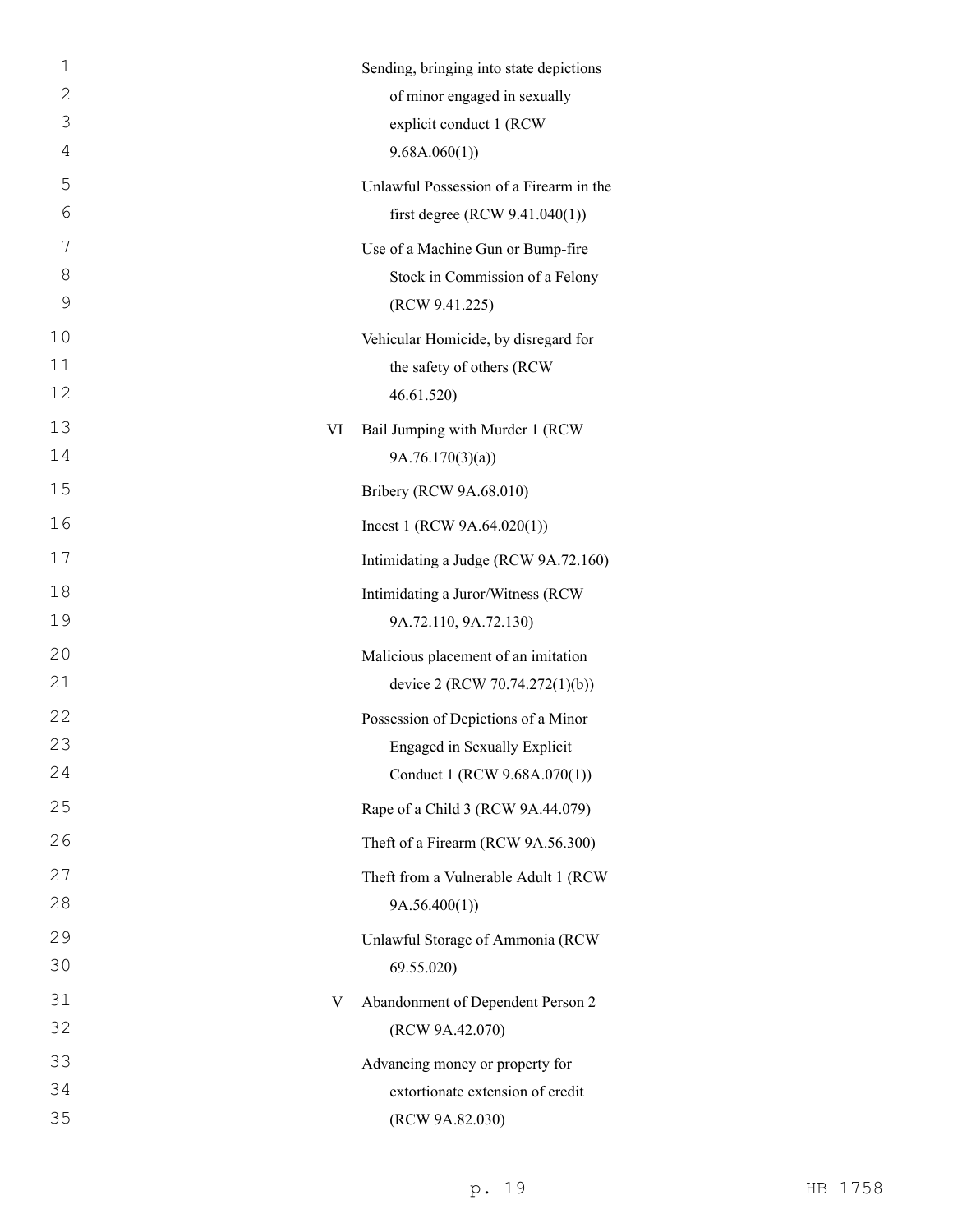| $\mathbf 1$ | Air bag diagnostic systems (RCW                 |
|-------------|-------------------------------------------------|
| 2           | 46.37.660(2)(c)                                 |
| 3           | Air bag replacement requirements                |
| 4           | (RCW 46.37.660(1)(c))                           |
| 5           | Bail Jumping with class A Felony                |
| 6           | (RCW 9A.76.170(3)(b))                           |
| 7           | Child Molestation 3 (RCW 9A.44.089)             |
| 8           | Criminal Mistreatment 2 (RCW                    |
| 9           | 9A.42.030)                                      |
| 10          | Custodial Sexual Misconduct 1 (RCW              |
| 11          | 9A.44.160)                                      |
| 12          | Dealing in Depictions of Minor                  |
| 13          | Engaged in Sexually Explicit                    |
| 14          | Conduct 2 (RCW 9.68A.050(2))                    |
| 15          | Domestic Violence Court Order                   |
| 16          | Violation (RCW 7.105.450,                       |
| 17          | 10.99.040, 10.99.050, 26.09.300,                |
| 18          | $((26.10.220))$ , 26.26B.050,                   |
| 19          | $((26.50.110))$ or $26.52.070((-$ <del>or</del> |
| 20          | 74.34.145))                                     |
| 21          | Extortion 1 (RCW 9A.56.120)                     |
| 22          | Extortionate Extension of Credit (RCW           |
| 23          | 9A.82.020)                                      |
| 24          | <b>Extortionate Means to Collect</b>            |
| 25          | Extensions of Credit (RCW                       |
| 26          | 9A.82.040)                                      |
| 27          | Incest 2 (RCW $9A.64.020(2)$ )                  |
| 28          | Kidnapping 2 (RCW 9A.40.030)                    |
| 29          | Manufacture or import counterfeit,              |
| 30          | nonfunctional, damaged, or                      |
| 31          | previously deployed air bag (RCW                |
| 32          | 46.37.650(1)(c)                                 |
| 33          | Perjury 1 (RCW 9A.72.020)                       |
| 34          | Persistent prison misbehavior (RCW              |
| 35          | 9.94.070)                                       |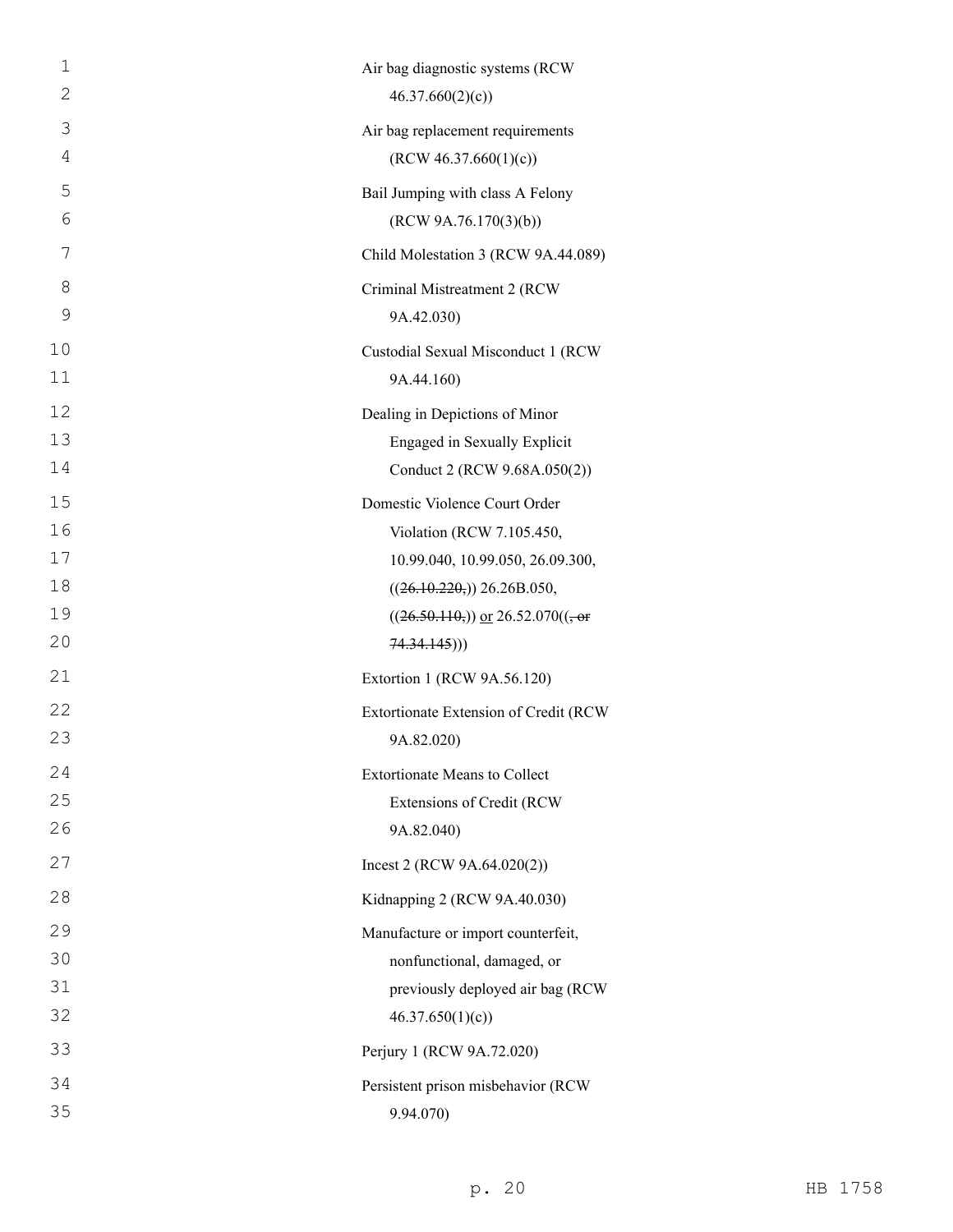| $\mathbf 1$<br>$\mathbf{2}$ |    | Possession of a Stolen Firearm (RCW<br>9A.56.310)   |
|-----------------------------|----|-----------------------------------------------------|
| 3                           |    | Rape 3 (RCW 9A.44.060)                              |
| 4                           |    | Rendering Criminal Assistance 1 (RCW                |
| 5                           |    | 9A.76.070)                                          |
| 6                           |    | Sell, install, or reinstall counterfeit,            |
| 7                           |    | nonfunctional, damaged, or                          |
| 8                           |    | previously deployed airbag (RCW                     |
| 9                           |    | 46.37.650(2)(c)                                     |
| 10                          |    | Sending, Bringing into State Depictions             |
| 11                          |    | of Minor Engaged in Sexually                        |
| 12<br>13                    |    | <b>Explicit Conduct 2 (RCW</b>                      |
| 14                          |    | 9.68A.060(2))                                       |
| 15                          |    | Sexual Misconduct with a Minor 1<br>(RCW 9A.44.093) |
| 16                          |    |                                                     |
| 17                          |    | Sexually Violating Human Remains<br>(RCW 9A.44.105) |
| 18                          |    | <b>Stalking (RCW 9A.46.110)</b>                     |
| 19                          |    | Taking Motor Vehicle Without                        |
| 20                          |    | Permission 1 (RCW 9A.56.070)                        |
| 21                          | IV | Arson 2 (RCW 9A.48.030)                             |
| 22                          |    | Assault 2 (RCW 9A.36.021)                           |
| 23                          |    | Assault 3 (of a Peace Officer with a                |
| 24                          |    | Projectile Stun Gun) (RCW                           |
| 25                          |    | 9A.36.031(1)(h)                                     |
| 26                          |    | Assault 4 (third domestic violence                  |
| 27                          |    | offense) (RCW 9A.36.041(3))                         |
| 28                          |    | Assault by Watercraft (RCW                          |
| 29                          |    | 79A.60.060)                                         |
| 30                          |    | Bribing a Witness/Bribe Received by                 |
| 31                          |    | Witness (RCW 9A.72.090,                             |
| 32                          |    | 9A.72.100)                                          |
| 33                          |    | Cheating 1 (RCW 9.46.1961)                          |
| 34                          |    | Commercial Bribery (RCW 9A.68.060)                  |
| 35                          |    | Counterfeiting (RCW 9.16.035(4))                    |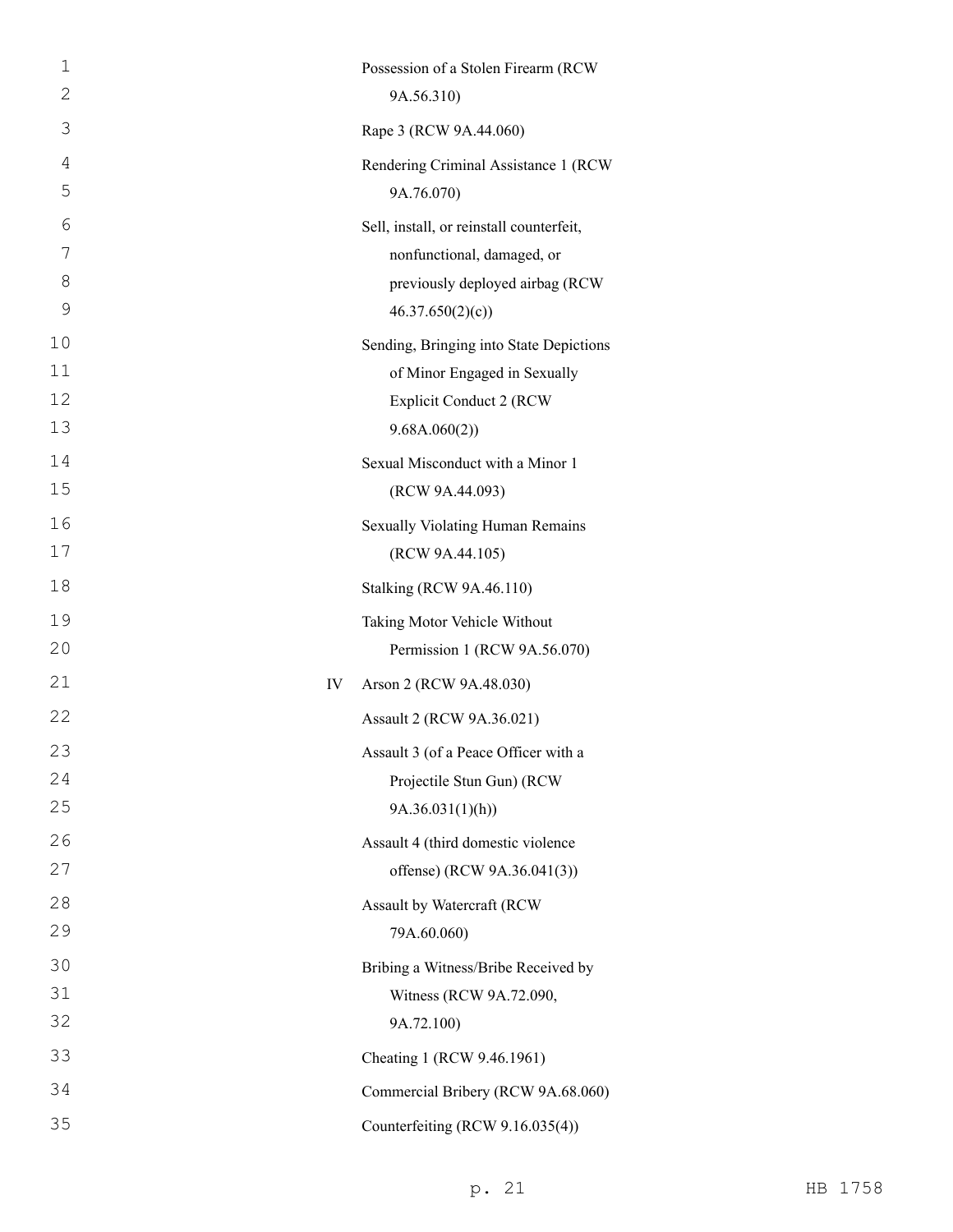| $\mathbf 1$ | Driving While Under the Influence       |
|-------------|-----------------------------------------|
| 2           | (RCW 46.61.502(6))                      |
| 3           | Endangerment with a Controlled          |
| 4           | Substance (RCW 9A.42.100)               |
| 5           | Escape 1 (RCW 9A.76.110)                |
| 6           | Hate Crime (RCW 9A.36.080)              |
| 7           | Hit and Run-Injury (RCW                 |
| 8           | 46.52.020(4)(b)                         |
| 9           | Hit and Run with Vessel-Injury          |
| 10          | Accident (RCW 79A.60.200(3))            |
| 11          | Identity Theft 1 (RCW 9.35.020(2))      |
| 12          | Indecent Exposure to Person Under Age   |
| 13          | Fourteen (subsequent sex offense)       |
| 14          | (RCW 9A.88.010)                         |
| 15          | Influencing Outcome of Sporting Event   |
| 16          | (RCW 9A.82.070)                         |
| 17          | Physical Control of a Vehicle While     |
| 18          | Under the Influence (RCW                |
| 19          | 46.61.504(6)                            |
| 20          | Possession of Depictions of a Minor     |
| 21          | Engaged in Sexually Explicit            |
| 22          | Conduct 2 (RCW 9.68A.070(2))            |
| 23          | Residential Burglary (RCW 9A.52.025)    |
| 24          | Robbery 2 (RCW 9A.56.210)               |
| 25          | Theft of Livestock 1 (RCW 9A.56.080)    |
| 26          | Threats to Bomb (RCW 9.61.160)          |
| 27          | Trafficking in Stolen Property 1 (RCW   |
| 28          | 9A.82.050)                              |
| 29          | Unlawful factoring of a credit card or  |
| 30          | payment card transaction (RCW           |
| 31          | 9A.56.290(4)(b)                         |
| 32          | Unlawful transaction of health coverage |
| 33          | as a health care service contractor     |
| 34          | (RCW 48.44.016(3))                      |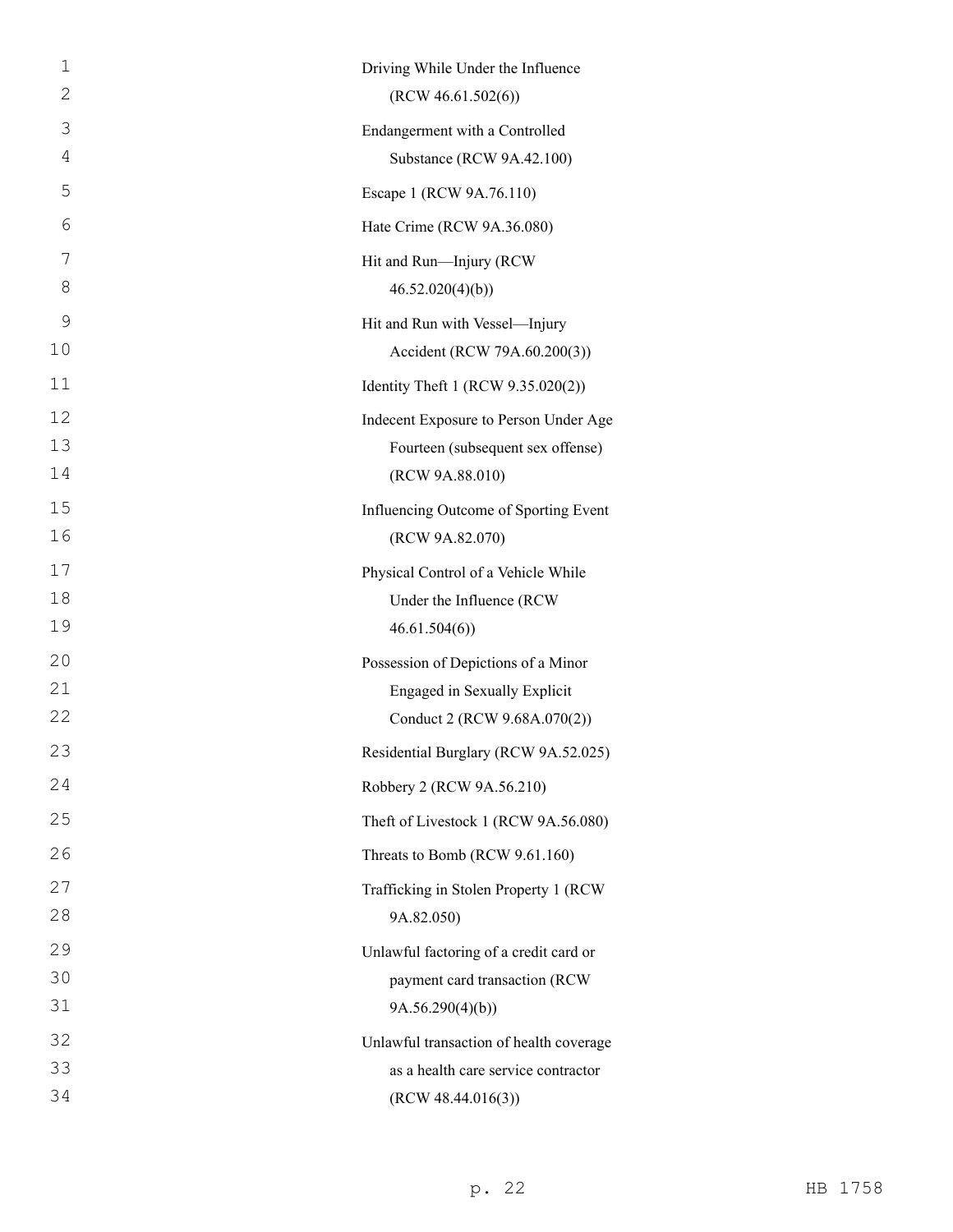| $\mathbf 1$ | Unlawful transaction of health coverage  |
|-------------|------------------------------------------|
| 2           | as a health maintenance                  |
| 3           | organization (RCW 48.46.033(3))          |
| 4           | Unlawful transaction of insurance        |
| 5           | business (RCW 48.15.023(3))              |
| 6           | Unlicensed practice as an insurance      |
| 7           | professional (RCW $48.17.063(2)$ )       |
| 8           | Use of Proceeds of Criminal              |
| 9           | Profiteering (RCW 9A.82.080 (1)          |
| 10          | and $(2)$ )                              |
| 11          | Vehicle Prowling 2 (third or subsequent  |
| 12          | offense) (RCW 9A.52.100(3))              |
| 13          | Vehicular Assault, by being under the    |
| 14          | influence of intoxicating liquor or      |
| 15          | any drug, or by the operation or         |
| 16          | driving of a vehicle in a reckless       |
| 17          | manner (RCW 46.61.522)                   |
| 18          | Viewing of Depictions of a Minor         |
| 19          | Engaged in Sexually Explicit             |
| 20          | Conduct 1 (RCW 9.68A.075(1))             |
| 21          | ((Willful Failure to Return from         |
| 22          | Furlough (RCW 72.66.060)))               |
| 23          | Ш<br>Animal Cruelty 1 (Sexual Conduct or |
| 24          | Contact) (RCW 16.52.205(3))              |
| 25          | Assault 3 (Except Assault 3 of a Peace   |
| 26          | Officer With a Projectile Stun Gun)      |
| 27          | (RCW 9A.36.031 except subsection         |
| 28          | (1)(h))                                  |
| 29          | Assault of a Child 3 (RCW 9A.36.140)     |
| 30          | Bail Jumping with class B or C Felony    |
| 31          | (RCW 9A.76.170(3)(c))                    |
| 32          | Burglary 2 (RCW 9A.52.030)               |
| 33          | Communication with a Minor for           |
| 34          | <b>Immoral Purposes (RCW)</b>            |
| 35          | 9.68A.090)                               |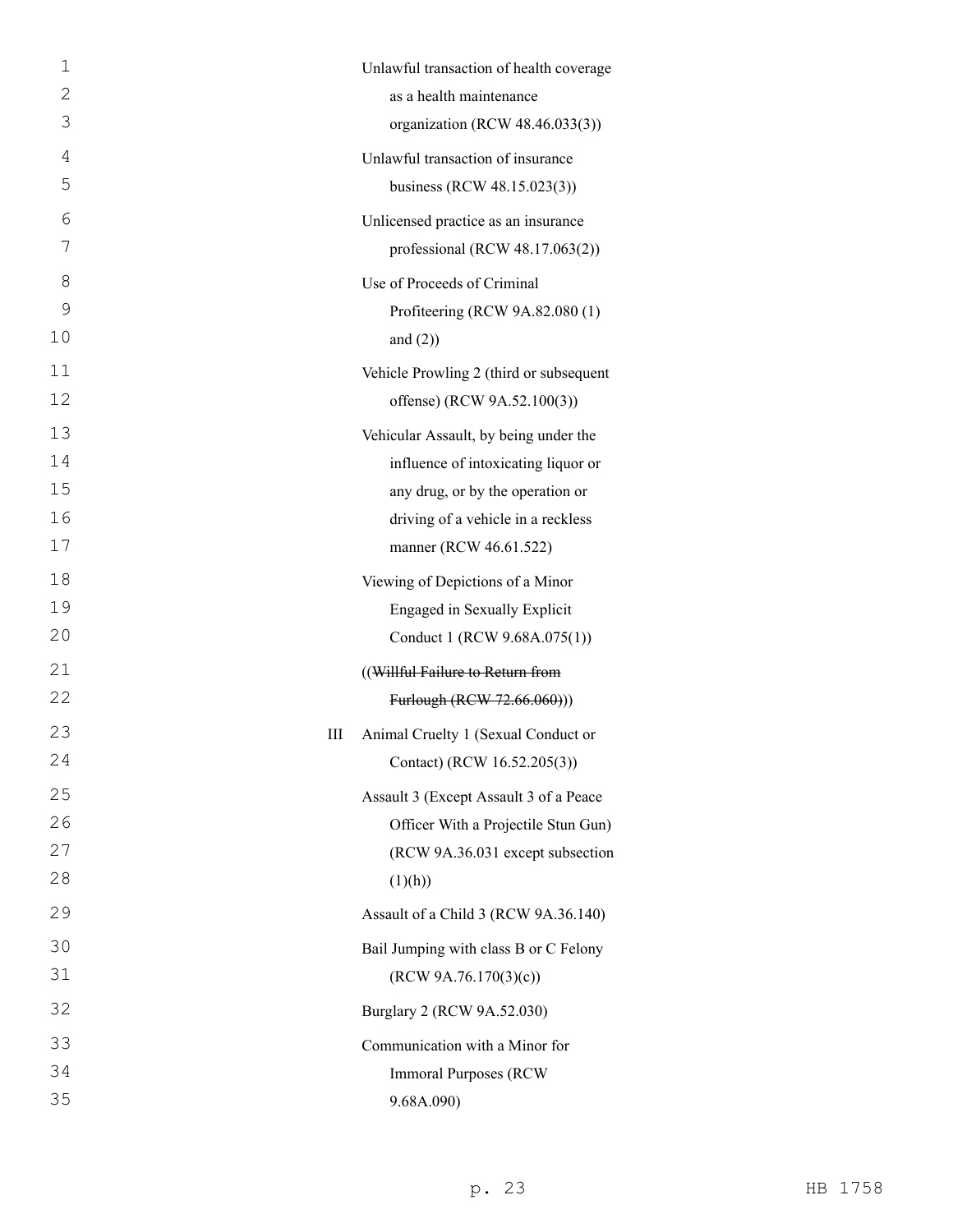| 1  | Criminal Gang Intimidation (RCW         |
|----|-----------------------------------------|
| 2  | 9A.46.120)                              |
| 3  | Custodial Assault (RCW 9A.36.100)       |
| 4  | Cyberstalking (subsequent conviction or |
| 5  | threat of death) (RCW $9.61.260(3)$ )   |
| 6  | Escape 2 (RCW 9A.76.120)                |
| 7  | Extortion 2 (RCW 9A.56.130)             |
| 8  | False Reporting 2 (RCW                  |
| 9  | 9A.84.040(2)(b)                         |
| 10 | Harassment (RCW 9A.46.020)              |
| 11 | Hazing (RCW 28B.10.901(2)(b))           |
| 12 | Intimidating a Public Servant (RCW      |
| 13 | 9A.76.180)                              |
| 14 | Introducing Contraband 2 (RCW           |
| 15 | 9A.76.150)                              |
| 16 | Malicious Injury to Railroad Property   |
| 17 | (RCW 81.60.070)                         |
| 18 | Manufacture of Untraceable Firearm      |
| 19 | with Intent to Sell (RCW 9.41.190)      |
| 20 | Manufacture or Assembly of an           |
| 21 | Undetectable Firearm or                 |
| 22 | Untraceable Firearm (RCW                |
| 23 | 9.41.325)                               |
| 24 | Mortgage Fraud (RCW 19.144.080)         |
| 25 | Negligently Causing Substantial Bodily  |
| 26 | Harm By Use of a Signal                 |
| 27 | Preemption Device (RCW                  |
| 28 | 46.37.674)                              |
| 29 | Organized Retail Theft 1 (RCW           |
| 30 | 9A.56.350(2)                            |
| 31 | Perjury 2 (RCW 9A.72.030)               |
| 32 | Possession of Incendiary Device (RCW    |
| 33 | 9.40.120)                               |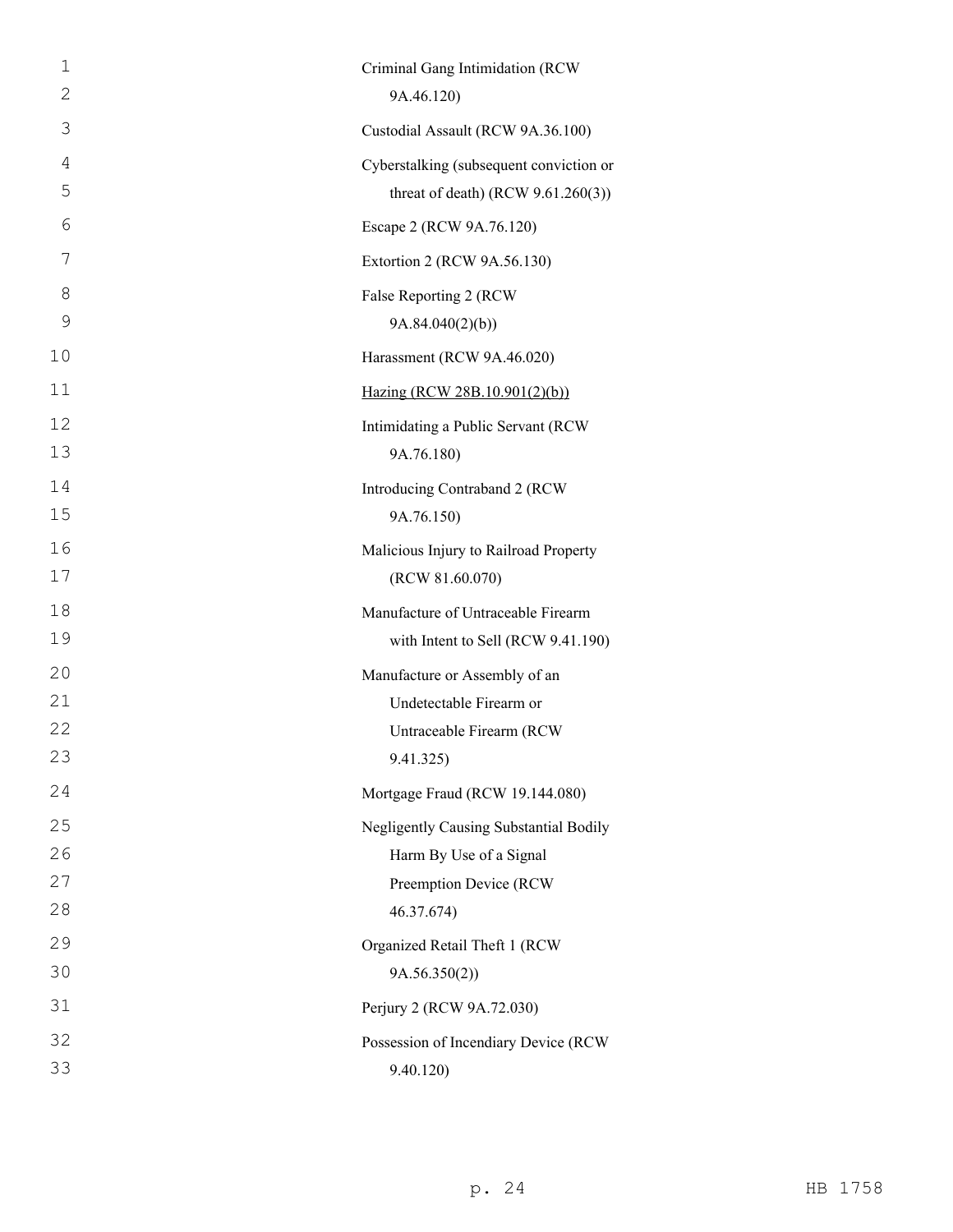| $\mathbf 1$ | Possession of Machine Gun, Bump-Fire     |
|-------------|------------------------------------------|
| 2           | Stock, Undetectable Firearm, or          |
| 3           | Short-Barreled Shotgun or Rifle          |
| 4           | (RCW 9.41.190)                           |
| 5           | Promoting Prostitution 2 (RCW)           |
| 6           | 9A.88.080)                               |
| 7           | Retail Theft with Special Circumstances  |
| 8           | 1 (RCW 9A.56.360(2))                     |
| 9           | Securities Act violation (RCW            |
| 10          | 21.20.400)                               |
| 11          | Tampering with a Witness (RCW            |
| 12          | 9A.72.120)                               |
| 13          | Telephone Harassment (subsequent         |
| 14          | conviction or threat of death) (RCW      |
| 15          | 9.61.230(2)                              |
| 16          | Theft of Livestock 2 (RCW 9A.56.083)     |
| 17          | Theft with the Intent to Resell 1 (RCW   |
| 18          | 9A.56.340(2)                             |
| 19          | Trafficking in Stolen Property 2 (RCW    |
| 20          | 9A.82.055)                               |
| 21          | Unlawful Hunting of Big Game 1 (RCW      |
| 22          | 77.15.410(3)(b)                          |
| 23          | Unlawful Imprisonment (RCW)              |
| 24          | 9A.40.040)                               |
| 25          | Unlawful Misbranding of Fish or          |
| 26          | Shellfish 1 (RCW 77.140.060(3))          |
| 27          | Unlawful possession of firearm in the    |
| 28          | second degree (RCW 9.41.040(2))          |
| 29          | Unlawful Taking of Endangered Fish or    |
| 30          | Wildlife 1 (RCW 77.15.120(3)(b))         |
| 31          | Unlawful Trafficking in Fish, Shellfish, |
| 32          | or Wildlife 1 (RCW                       |
| 33          | 77.15.260(3)(b)                          |
| 34          | Unlawful Use of a Nondesignated          |
| 35          | Vessel (RCW 77.15.530(4))                |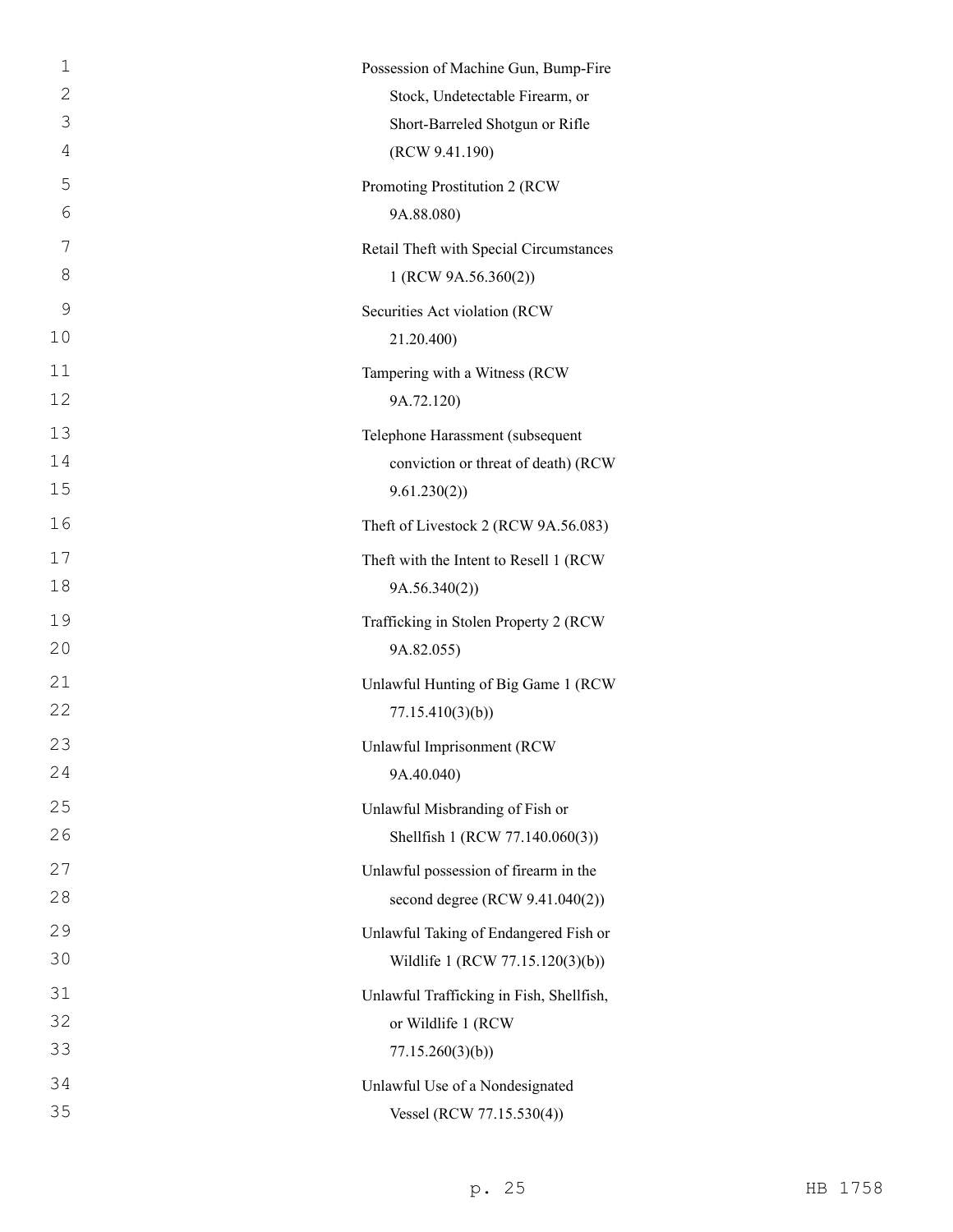| $\mathbf 1$   | Vehicular Assault, by the operation or |
|---------------|----------------------------------------|
| $\mathbf{2}$  | driving of a vehicle with disregard    |
| 3             | for the safety of others (RCW          |
| 4             | 46.61.522)                             |
| 5             | ((Willful Failure to Return from Work  |
| 6             | Release (RCW 72.65.070)))              |
| 7<br>$\rm II$ | Commercial Fishing Without a License   |
| 8             | 1 (RCW 77.15.500(3)(b))                |
| 9             | Computer Trespass 1 (RCW 9A.90.040)    |
| 10            | Counterfeiting (RCW 9.16.035(3))       |
| 11            | Electronic Data Service Interference   |
| 12            | (RCW 9A.90.060)                        |
| 13            | Electronic Data Tampering 1 (RCW)      |
| 14            | 9A.90.080)                             |
| 15            | Electronic Data Theft (RCW 9A.90.100)  |
| 16            | Engaging in Fish Dealing Activity      |
| 17            | Unlicensed 1 (RCW 77.15.620(3))        |
| 18            | Escape from Community Custody          |
| 19            | (RCW 72.09.310)                        |
| 20            | Failure to Register as a Sex Offender  |
| 21            | (second or subsequent offense)         |
| 22            | (RCW 9A.44.130 prior to June 10,       |
| 23            | 2010, and RCW 9A.44.132)               |
| 24            | Health Care False Claims (RCW          |
| 25            | 48.80.030)                             |
| 26            | Identity Theft 2 (RCW 9.35.020(3))     |
| 27            | <b>Improperly Obtaining Financial</b>  |
| 28            | Information (RCW 9.35.010)             |
| 29            | Malicious Mischief 1 (RCW 9A.48.070)   |
| 30            | Organized Retail Theft 2 (RCW          |
| 31            | 9A.56.350(3)                           |
| 32            | Possession of Stolen Property 1 (RCW   |
| 33            | 9A.56.150)                             |
| 34            | Possession of a Stolen Vehicle (RCW    |
| 35            | 9A.56.068)                             |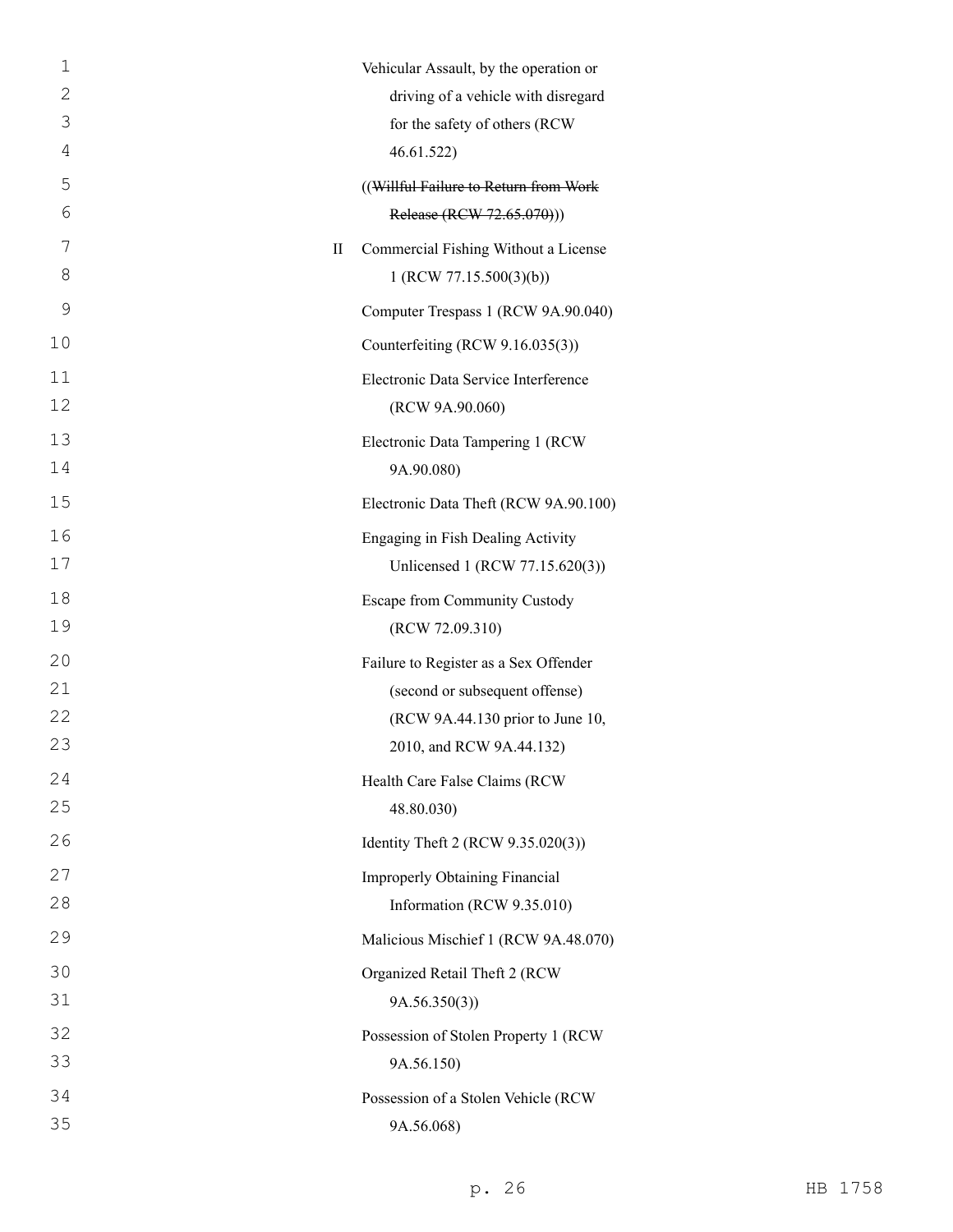| 1  | Retail Theft with Special Circumstances    |
|----|--------------------------------------------|
| 2  | 2 (RCW 9A.56.360(3))                       |
| 3  | Scrap Processing, Recycling, or            |
| 4  | Supplying Without a License                |
| 5  | (second or subsequent offense)             |
| 6  | (RCW 19.290.100)                           |
| 7  | Theft 1 (RCW 9A.56.030)                    |
| 8  | Theft of a Motor Vehicle (RCW              |
| 9  | 9A.56.065)                                 |
| 10 | Theft of Rental, Leased, Lease-            |
| 11 | purchased, or Loaned Property              |
| 12 | (valued at five thousand dollars or        |
| 13 | more) (RCW 9A.56.096(5)(a))                |
| 14 | Theft with the Intent to Resell 2 (RCW)    |
| 15 | 9A.56.340(3)                               |
| 16 | Trafficking in Insurance Claims (RCW       |
| 17 | 48.30A.015)                                |
| 18 | Unlawful factoring of a credit card or     |
| 19 | payment card transaction (RCW              |
| 20 | 9A.56.290(4)(a)                            |
| 21 | Unlawful Participation of Non-Indians      |
| 22 | in Indian Fishery (RCW                     |
| 23 | 77.15.570(2)                               |
| 24 | Unlawful Practice of Law (RCW              |
| 25 | 2.48.180)                                  |
| 26 | Unlawful Purchase or Use of a License      |
| 27 | (RCW 77.15.650(3)(b))                      |
| 28 | Unlawful Trafficking in Fish, Shellfish,   |
| 29 | or Wildlife 2 (RCW                         |
| 30 | 77.15.260(3)(a)                            |
| 31 | Unlicensed Practice of a Profession or     |
| 32 | Business (RCW 18.130.190(7))               |
| 33 | Voyeurism 1 (RCW 9A.44.115)                |
| 34 | Attempting to Elude a Pursuing Police<br>I |
| 35 | Vehicle (RCW 46.61.024)                    |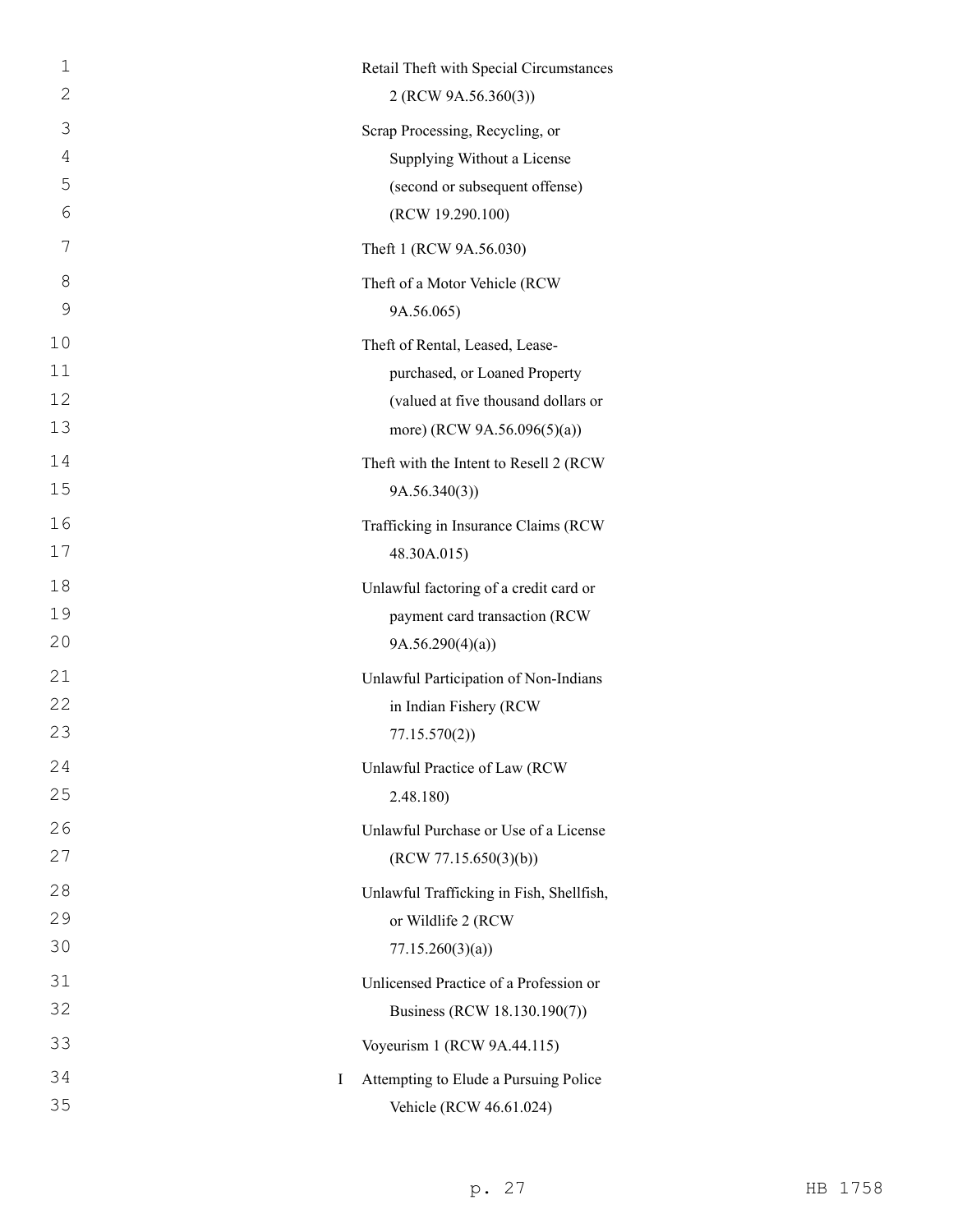| $\mathbf 1$ | False Verification for Welfare (RCW    |
|-------------|----------------------------------------|
| 2           | 74.08.055)                             |
| 3           | Forgery (RCW 9A.60.020)                |
| 4           | Fraudulent Creation or Revocation of a |
| 5           | Mental Health Advance Directive        |
| 6           | (RCW 9A.60.060)                        |
| 7           | Malicious Mischief 2 (RCW 9A.48.080)   |
| 8           | Mineral Trespass (RCW 78.44.330)       |
| 9           | Possession of Stolen Property 2 (RCW   |
| 10          | 9A.56.160)                             |
| 11          | Reckless Burning 1 (RCW 9A.48.040)     |
| 12          | Spotlighting Big Game 1 (RCW           |
| 13          | 77.15.450(3)(b)                        |
| 14          | Suspension of Department Privileges 1  |
| 15          | (RCW 77.15.670(3)(b))                  |
| 16          | Taking Motor Vehicle Without           |
| 17          | Permission 2 (RCW 9A.56.075)           |
| 18          | Theft 2 (RCW 9A.56.040)                |
| 19          | Theft from a Vulnerable Adult 2 (RCW   |
| 20          | 9A.56.400(2))                          |
| 21          | Theft of Rental, Leased, Lease-        |
| 22          | purchased, or Loaned Property          |
| 23          | (valued at seven hundred fifty         |
| 24          | dollars or more but less than five     |
| 25          | thousand dollars) (RCW                 |
| 26          | 9A.56.096(5)(b))                       |
| 27          | Transaction of insurance business      |
| 28          | beyond the scope of licensure          |
| 29          | (RCW 48.17.063)                        |
| 30          | Unlawful Fish and Shellfish Catch      |
| 31          | Accounting (RCW 77.15.630(3)(b))       |
| 32          | Unlawful Issuance of Checks or Drafts  |
| 33          | (RCW 9A.56.060)                        |
| 34          | Unlawful Possession of Fictitious      |
| 35          | Identification (RCW 9A.56.320)         |